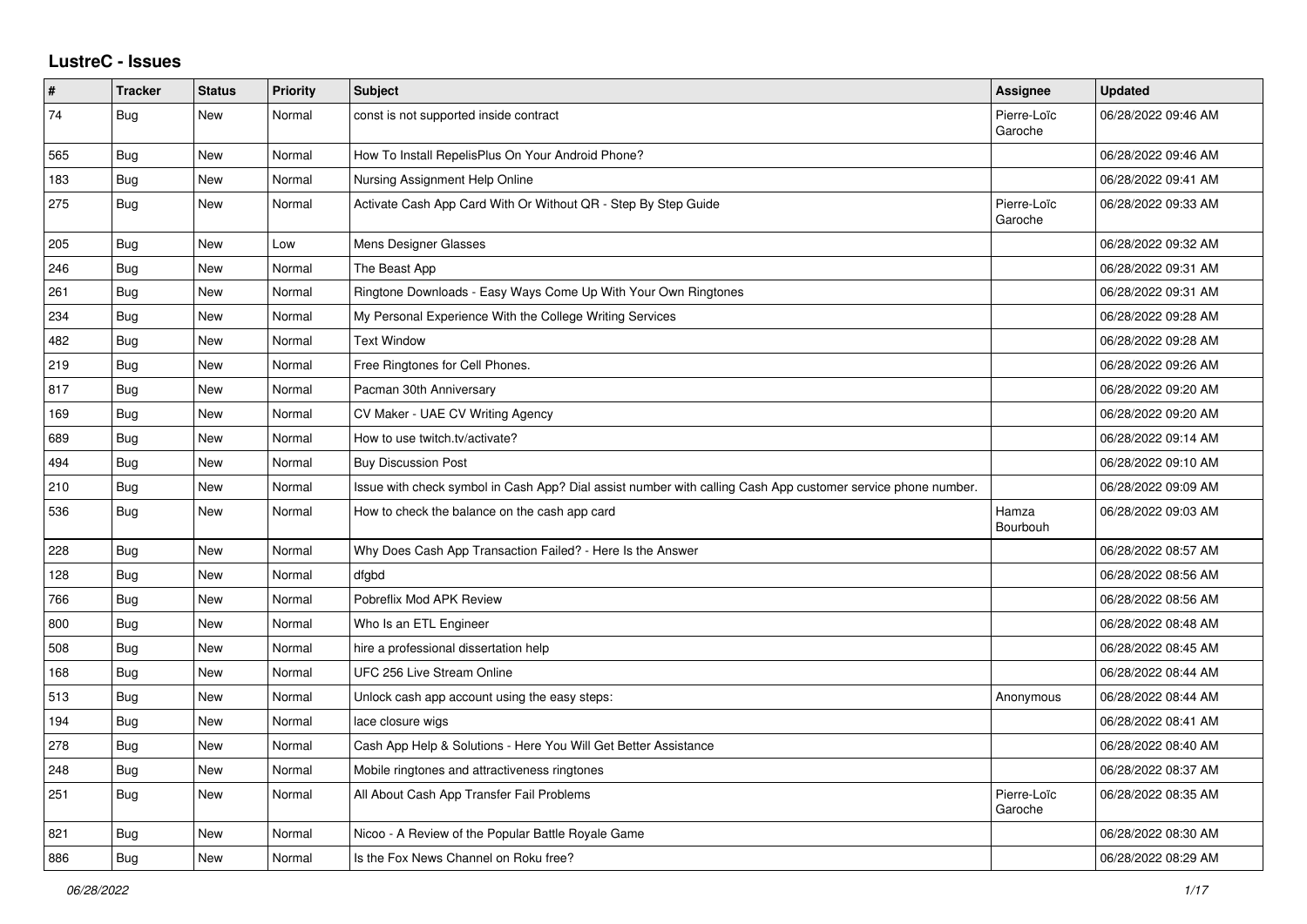| $\vert$ # | <b>Tracker</b> | <b>Status</b> | <b>Priority</b> | Subject                                                                              | Assignee               | <b>Updated</b>      |
|-----------|----------------|---------------|-----------------|--------------------------------------------------------------------------------------|------------------------|---------------------|
| 776       | <b>Bug</b>     | New           | Normal          | Wibargain                                                                            |                        | 06/28/2022 08:29 AM |
| 548       | Bug            | <b>New</b>    | Normal          | Web N Logo Design                                                                    |                        | 06/28/2022 08:24 AM |
| 284       | <b>Bug</b>     | New           | Normal          | All About Cash App Transfer Fail Problems                                            |                        | 06/28/2022 08:24 AM |
| 312       | <b>Bug</b>     | New           | Normal          | Stain Protection Services in Virginia Beach VA                                       |                        | 06/28/2022 08:22 AM |
| 674       | Bug            | <b>New</b>    | Normal          | The best game in 2021                                                                | Pierre-Loïc<br>Garoche | 06/28/2022 08:19 AM |
| 292       | <b>Bug</b>     | <b>New</b>    | Normal          | Venmo to Cash App Transfer Of Money- Explore Here                                    |                        | 06/28/2022 08:17 AM |
| 480       | <b>Bug</b>     | New           | Normal          | Nur Online Shop                                                                      |                        | 06/28/2022 08:13 AM |
| 701       | <b>Bug</b>     | New           | Normal          | Why Law Essay Helper UK is Necessary?                                                |                        | 06/28/2022 08:12 AM |
| 149       | Bug            | <b>New</b>    | Normal          | dftgy                                                                                |                        | 06/28/2022 08:08 AM |
| 500       | Bug            | New           | Normal          | Simply contact the technical team, to find the solution to cash app refund problems. | Pierre-Loïc<br>Garoche | 06/28/2022 08:00 AM |
| 247       | Bug            | <b>New</b>    | Normal          | best 4 Channel Amp                                                                   |                        | 06/28/2022 07:58 AM |
| 506       | <b>Bug</b>     | New           | Normal          | www.trendmicro.com/activate                                                          |                        | 06/28/2022 07:51 AM |
| 188       | Bug            | New           | Normal          | Why are university students buying assignments online?                               | Pierre-Loïc<br>Garoche | 06/28/2022 07:46 AM |
| 267       | <b>Bug</b>     | New           | Normal          | How To Use Internet Radio Services To Listen To Your Favorite Songs                  |                        | 06/28/2022 07:36 AM |
| 181       | Bug            | <b>New</b>    | Normal          | <b>Healthcare Custom Writing Services</b>                                            |                        | 06/28/2022 07:35 AM |
| 707       | <b>Bug</b>     | New           | Normal          | Why Accounting Assignments Are Beneficial For The Students?                          | Pierre-Loïc<br>Garoche | 06/28/2022 07:29 AM |
| 724       | Bug            | <b>New</b>    | Normal          | Dial Chime Customer support number for a quick response                              |                        | 06/28/2022 07:24 AM |
| 722       | Bug            | New           | Normal          | Vergrößern Sie Instagram-Fotos mit instazoom                                         | Christophe<br>Garion   | 06/28/2022 07:21 AM |
| 146       | Bug            | New           | Normal          | bayabais                                                                             |                        | 06/28/2022 07:18 AM |
| 589       | <b>Bug</b>     | New           | Normal          | How can I get the cash app phone number of customer support?                         |                        | 06/28/2022 07:11 AM |
| 245       | Bug            | <b>New</b>    | Normal          | Write My Essay For Me Cheap                                                          |                        | 06/28/2022 07:10 AM |
| 734       | <b>Bug</b>     | New           | Normal          | DR. STRANGE: Multiverse of Scheduling Madness!                                       |                        | 06/28/2022 07:07 AM |
| 497       | <b>Bug</b>     | New           | Normal          | Fake Nike Dunk Low Off-White Lot 50                                                  |                        | 06/28/2022 07:07 AM |
| 723       | <b>Bug</b>     | <b>New</b>    | High            | The best horror game in 2021                                                         | Christophe<br>Garion   | 06/28/2022 07:06 AM |
| 922       | Bug            | New           | Normal          | Why Is The Need For Assignment Writing Services?                                     |                        | 06/28/2022 06:59 AM |
| 705       | <b>Bug</b>     | New           | Normal          | wuxiaworld                                                                           |                        | 06/28/2022 06:56 AM |
| 345       | <b>Bug</b>     | New           | Normal          | Stain Protection Services in Chesapeake VA                                           |                        | 06/28/2022 06:52 AM |
| 475       | <b>Bug</b>     | New           | Normal          | Floor Cleaning Arlington MA                                                          |                        | 06/28/2022 06:51 AM |
| 563       | <b>Bug</b>     | New           | Normal          | Understanding the Difference Between Free and Paid Mod Apks                          |                        | 06/28/2022 06:51 AM |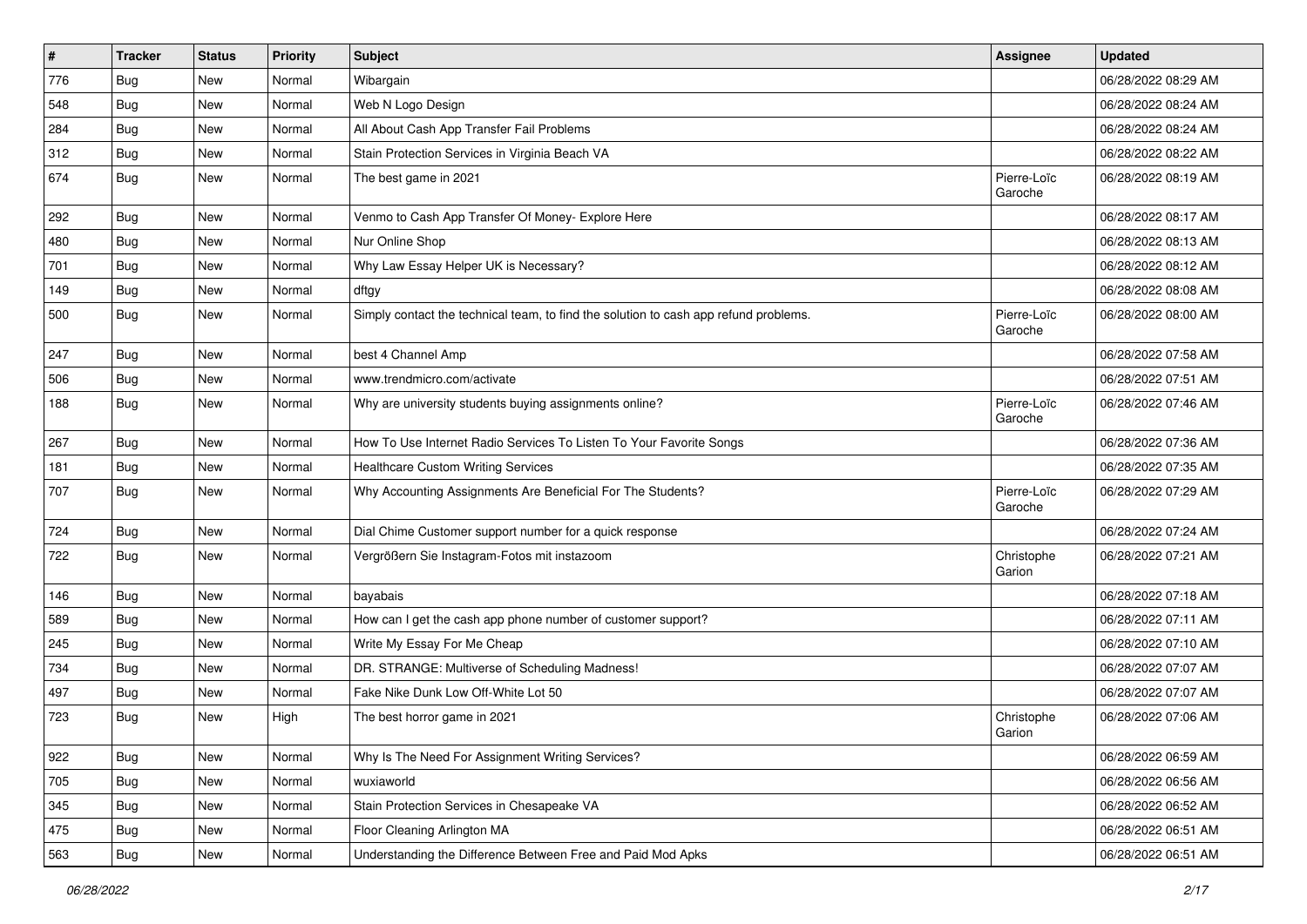| $\vert$ # | <b>Tracker</b> | <b>Status</b> | Priority | Subject                                                                                | <b>Assignee</b>        | <b>Updated</b>      |
|-----------|----------------|---------------|----------|----------------------------------------------------------------------------------------|------------------------|---------------------|
| 621       | <b>Bug</b>     | New           | Normal   | Buy All Modafinil & Armodafinil Tablets @Buy Modafinil US                              |                        | 06/28/2022 06:49 AM |
| 347       | <b>Bug</b>     | <b>New</b>    | Normal   | Eco/Green Cleaning Services in Chesapeake VA                                           |                        | 06/28/2022 06:48 AM |
| 331       | <b>Bug</b>     | New           | Normal   | Water Extraction Services in Norfolk VA                                                |                        | 06/28/2022 06:48 AM |
| 218       | <b>Bug</b>     | New           | Normal   | Popular Educational trends                                                             |                        | 06/28/2022 06:47 AM |
| 75        | <b>Bug</b>     | <b>New</b>    | Normal   | exception File "checks/algebraicLoop.ml", line 368, characters 16-22: Assertion failed |                        | 06/28/2022 06:47 AM |
| 380       | Bug            | New           | Normal   | Moving Services in McLean VA                                                           |                        | 06/28/2022 06:46 AM |
| 143       | <b>Bug</b>     | New           | Normal   | Bob lace front wigs                                                                    |                        | 06/28/2022 06:44 AM |
| 531       | <b>Bug</b>     | New           | Normal   | Cheap Assignment Writing Service UK                                                    | Anonymous              | 06/28/2022 06:40 AM |
| 519       | <b>Bug</b>     | New           | Normal   | Are you finding online UK Assignment writers?                                          |                        | 06/28/2022 06:36 AM |
| 623       | Bug            | <b>New</b>    | Normal   | Listen to online radio stations for mobile phones                                      |                        | 06/28/2022 06:33 AM |
| 640       | <b>Bug</b>     | New           | Normal   | play game with me                                                                      |                        | 06/28/2022 06:33 AM |
| 759       | <b>Bug</b>     | New           | Normal   | Canon IJ Network Tool                                                                  | Pierre-Loïc<br>Garoche | 06/28/2022 06:30 AM |
| 88        | Bug            | <b>New</b>    | Normal   | kind2 output: When for node arguments                                                  | Pierre-Loïc<br>Garoche | 06/28/2022 06:24 AM |
| 537       | <b>Bug</b>     | New           | Normal   | Get tech assistance with customer support on ATT Yahoo email login issue.              |                        | 06/28/2022 06:20 AM |
| 289       | <b>Bug</b>     | New           | Normal   | Recover Yahoo Mail Forgotten Password - Explore Kanata Chinese                         |                        | 06/28/2022 06:19 AM |
| 811       | Bug            | <b>New</b>    | Normal   | Canon IJ Network Tool                                                                  |                        | 06/28/2022 06:12 AM |
| 629       | <b>Bug</b>     | New           | Normal   | How Can I Load Cash App Card at Walmart straight away?                                 |                        | 06/28/2022 06:07 AM |
| 136       | Bug            | <b>New</b>    | Normal   | snappow                                                                                |                        | 06/28/2022 06:05 AM |
| 667       | <b>Bug</b>     | New           | Normal   | What Is a Ringtone?                                                                    |                        | 06/28/2022 06:00 AM |
| 265       | <b>Bug</b>     | New           | Normal   | 3 Faq's On Downloading To Your Apple Ipod                                              |                        | 06/28/2022 05:56 AM |
| 753       | Bug            | <b>New</b>    | Normal   | onlineessaygrader                                                                      |                        | 06/28/2022 05:55 AM |
| 687       | <b>Bug</b>     | New           | Normal   | How to use twitch.tv/activate?                                                         |                        | 06/28/2022 05:51 AM |
| 145       | <b>Bug</b>     | New           | Normal   | abdulbaissagar                                                                         |                        | 06/28/2022 05:41 AM |
| 1077      | <b>Bug</b>     | <b>New</b>    | Normal   | Les excellentes façons d'utiliser ces images                                           |                        | 06/28/2022 05:32 AM |
| 622       | <b>Bug</b>     | New           | Normal   | CheapestMedsShop   100% Safe Medicines Online in UK & AUS.                             |                        | 06/28/2022 05:22 AM |
| 523       | Bug            | New           | Normal   | What Is The Right Google Account Recovery Aid To Regain Account Access?                | Pierre-Loïc<br>Garoche | 06/28/2022 05:17 AM |
| 505       | Bug            | <b>New</b>    | Normal   | www.trendmicro.com/activate                                                            |                        | 06/28/2022 05:14 AM |
| 744       | Bug            | <b>New</b>    | Normal   | <b>Pixel Survive</b>                                                                   |                        | 06/28/2022 05:13 AM |
| 486       | Bug            | New           | Low      | <b>HP Wireless Printer Setup</b>                                                       | Anonymous              | 06/28/2022 05:03 AM |
| 555       | <b>Bug</b>     | New           | Normal   | web design development in hyderabad                                                    |                        | 06/28/2022 05:01 AM |
| 702       | Bug            | New           | Normal   | Avail Chime Customer Service to know How To Get Chime Bank Statement                   |                        | 06/28/2022 04:58 AM |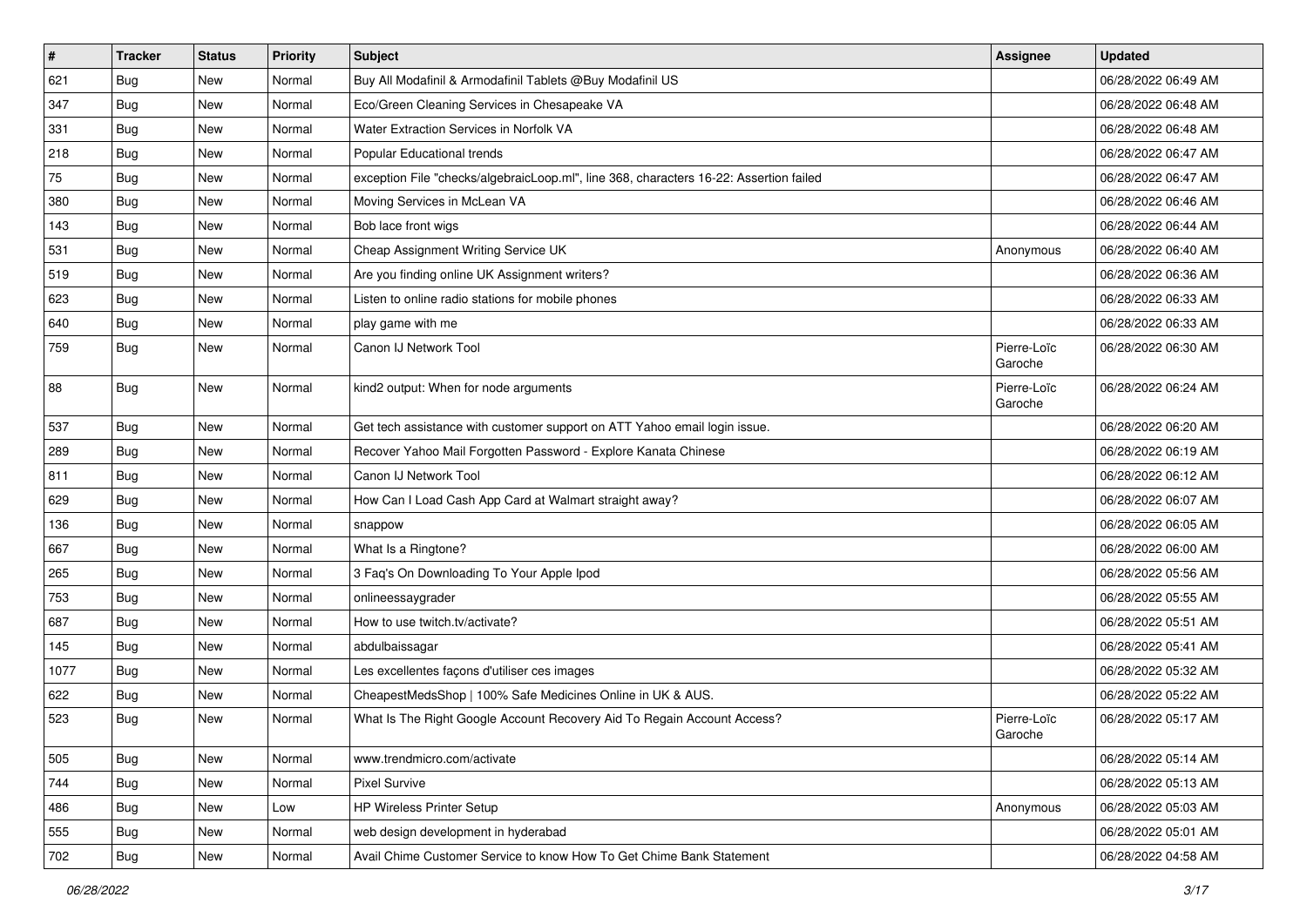| $\pmb{\#}$ | <b>Tracker</b> | <b>Status</b> | <b>Priority</b> | <b>Subject</b>                                                                   | <b>Assignee</b>        | <b>Updated</b>      |
|------------|----------------|---------------|-----------------|----------------------------------------------------------------------------------|------------------------|---------------------|
| 704        | <b>Bug</b>     | New           | Normal          | Reach support team of Chime Customer Service for instant help                    |                        | 06/28/2022 04:57 AM |
| 822        | <b>Bug</b>     | New           | Normal          | Dowload Your Boyfriend Game                                                      |                        | 06/28/2022 04:56 AM |
| 487        | Bug            | New           | Normal          | Cheap Fake Dunks                                                                 |                        | 06/28/2022 04:55 AM |
| 231        | <b>Bug</b>     | New           | Normal          | Is the ringtone download difficult or not?                                       | Pierre-Loïc<br>Garoche | 06/28/2022 04:48 AM |
| 336        | Bug            | <b>New</b>    | Normal          | Tile & Grout Cleaning Services in Norfolk VA                                     |                        | 06/28/2022 04:46 AM |
| 230        | Bug            | New           | Normal          | Add Money To Cash App Card - Auto Cash Apps                                      |                        | 06/28/2022 04:43 AM |
| 515        | Bug            | <b>New</b>    | Normal          | Fragment Nike Dunk High Tokyo Fake                                               |                        | 06/28/2022 04:43 AM |
| 574        | Bug            | New           | Normal          | How to fix the Epson printer offline issue due to a wired connection?            |                        | 06/28/2022 04:37 AM |
| 244        | Bug            | <b>New</b>    | Normal          | Quels sont les avantages des stations de radio en ligne.                         |                        | 06/28/2022 04:37 AM |
| 120        | Bug            | New           | Normal          | ghfjtkx                                                                          | Pierre-Loïc<br>Garoche | 06/28/2022 04:35 AM |
| 620        | Bug            | New           | Normal          | Viagra Meds: Fastest & Quick Delivery On Your Doorstep - USA                     |                        | 06/28/2022 04:33 AM |
| 965        | <b>Bug</b>     | New           | Normal          | Go with cash app customer service to know where I can load my cash app card      |                        | 06/28/2022 04:30 AM |
| 604        | Bug            | New           | Normal          | Idle Game Online                                                                 |                        | 06/28/2022 04:30 AM |
| 473        | Bug            | New           | Normal          | Floor Stripping Arlington MA                                                     |                        | 06/28/2022 04:29 AM |
| 685        | <b>Bug</b>     | New           | Low             | youtube thumbnail downloader                                                     | Pierre-Loïc<br>Garoche | 06/28/2022 04:26 AM |
| 257        | Bug            | New           | Normal          | Best latte machines                                                              |                        | 06/28/2022 04:26 AM |
| 788        | <b>Bug</b>     | <b>New</b>    | Normal          | Intro Maker Mod APK                                                              |                        | 06/28/2022 04:21 AM |
| 470        | Bug            | New           | Normal          | Commercial Floor Cleaning Westchester MA                                         |                        | 06/28/2022 04:16 AM |
| 461        | <b>Bug</b>     | New           | Normal          | Germs Removal Medford MA                                                         |                        | 06/28/2022 04:15 AM |
| 567        | <b>Bug</b>     | New           | Normal          | Singapore assignment help                                                        |                        | 06/28/2022 04:12 AM |
| 708        | Bug            | New           | Normal          | Efficient ways to proceed with the cash app dispute process?                     |                        | 06/28/2022 04:03 AM |
| 764        | <b>Bug</b>     | New           | Normal          | What is available to see what I can watch HBO Max?                               |                        | 06/28/2022 03:59 AM |
| 498        | Bug            | New           | Normal          | Téléchargeur SoundCloud : SoundCloud en Mp3                                      | Christophe<br>Garion   | 06/28/2022 03:54 AM |
| 577        | <b>Bug</b>     | New           | Normal          | Follow these easy steps to make Admiral Casino Login                             |                        | 06/28/2022 03:52 AM |
| 279        | <b>Bug</b>     | New           | High            | What is an essential feature of an internal communications app?                  |                        | 06/28/2022 03:52 AM |
| 603        | <b>Bug</b>     | New           | Normal          | Premiere gratuito da lista de IPTV                                               |                        | 06/28/2022 03:48 AM |
| 1105       | <b>Bug</b>     | New           | High            | What is Mahjong online?                                                          |                        | 06/28/2022 03:47 AM |
| 466        | <b>Bug</b>     | New           | Normal          | Floor Stripping Westchester MA                                                   |                        | 06/28/2022 03:45 AM |
| 197        | Bug            | New           | Normal          | SBL JABORANDI PLUS HAIR OIL - COMPLETE SCALP CARE (100ML)                        |                        | 06/28/2022 03:43 AM |
| 490        | <b>Bug</b>     | New           | Normal          | Unlock cash app account by getting quick solutions from the technical executives |                        | 06/28/2022 03:42 AM |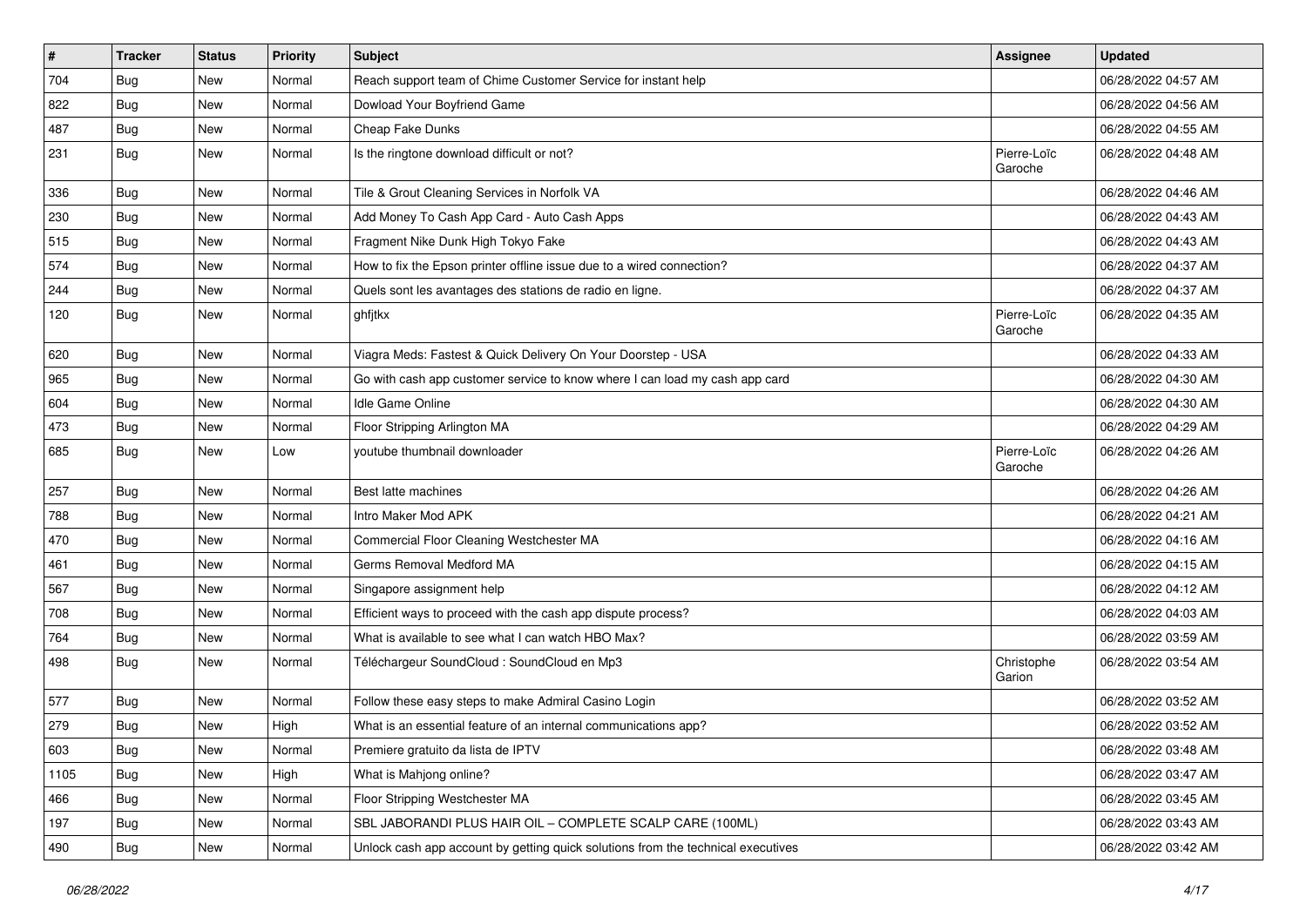| $\vert$ # | <b>Tracker</b> | <b>Status</b> | Priority | <b>Subject</b>                                                                   | <b>Assignee</b> | <b>Updated</b>      |
|-----------|----------------|---------------|----------|----------------------------------------------------------------------------------|-----------------|---------------------|
| 193       | <b>Bug</b>     | <b>New</b>    | Normal   | 18% Discount on Homeopathic medicines                                            |                 | 06/28/2022 03:38 AM |
| 581       | <b>Bug</b>     | New           | Normal   | E-Learning Course Help                                                           |                 | 06/28/2022 03:36 AM |
| 597       | <b>Bug</b>     | New           | Normal   | Universo s / f Download                                                          |                 | 06/28/2022 03:36 AM |
| 617       | Bug            | New           | Normal   | Buy Vidalista Tablets (Tadalafil) at [\$25 OFF + Free Shipping] Vidalistatablets |                 | 06/28/2022 03:33 AM |
| 190       | <b>Bug</b>     | New           | Normal   | All About Cash App Transfer Fail Problems                                        |                 | 06/28/2022 03:30 AM |
| 530       | <b>Bug</b>     | <b>New</b>    | Normal   | Cheap Assignment Writing Service UK                                              | Anonymous       | 06/28/2022 03:29 AM |
| 983       | Bug            | New           | Normal   | Finding issue in tekken 3 game?                                                  |                 | 06/28/2022 03:26 AM |
| 699       | <b>Bug</b>     | <b>New</b>    | Normal   | Would you be able to utilize Cash App Twitch?                                    |                 | 06/28/2022 03:12 AM |
| 735       | Bug            | New           | Normal   | A quick fix of how to get money back from cash app stocks                        |                 | 06/28/2022 03:12 AM |
| 551       | Bug            | New           | Normal   | Why Do Students Need Online Best Dissertation Writing Services?                  |                 | 06/28/2022 03:03 AM |
| 652       | Bug            | New           | Normal   | Sesame Health Benefits                                                           |                 | 06/28/2022 03:01 AM |
| 185       | <b>Bug</b>     | New           | Normal   | Non-Plagiarized Research Writing                                                 |                 | 06/28/2022 02:56 AM |
| 333       | <b>Bug</b>     | New           | Normal   | Mold Removal Services in Norfolk VA                                              |                 | 06/28/2022 02:56 AM |
| 118       | Bug            | <b>New</b>    | Normal   | golf                                                                             | Anonymous       | 06/28/2022 02:52 AM |
| 799       | Bug            | New           | Normal   | Who Is an ETL Engineer                                                           |                 | 06/28/2022 02:51 AM |
| 781       | Bug            | New           | Normal   | Free Whatsapp Group to Join                                                      |                 | 06/28/2022 02:46 AM |
| 712       | <b>Bug</b>     | New           | Normal   | Tips and Tricks                                                                  |                 | 06/28/2022 02:40 AM |
| 504       | Bug            | New           | Normal   | A beginner should always look for online Java assignment help!                   |                 | 06/28/2022 02:21 AM |
| 139       | Bug            | New           | Normal   | relseo                                                                           |                 | 06/28/2022 02:17 AM |
| 616       | <b>Bug</b>     | New           | Normal   | Buy Anavar Tablets   Anavar For Sale in USA, UK & Australia                      |                 | 06/28/2022 02:12 AM |
| 802       | Bug            | New           | Normal   | Who Is an ETL Engineer                                                           |                 | 06/28/2022 02:03 AM |
| 658       | <b>Bug</b>     | New           | Normal   | Watermelon Nutrition Facts And Health Benefits                                   |                 | 06/28/2022 01:57 AM |
| 809       | Bug            | New           | Normal   | Smash Karts - immerse yourself in the exciting race                              |                 | 06/28/2022 01:55 AM |
| 584       | <b>Bug</b>     | New           | Normal   | Want the cash app customer service number to check balance?                      |                 | 06/28/2022 01:53 AM |
| 492       | <b>Bug</b>     | New           | Normal   | HD Streamz MOD APK v3.5.5 (Keine Werbung)                                        |                 | 06/28/2022 01:41 AM |
| 495       | <b>Bug</b>     | <b>New</b>    | Normal   | Twitch Clip Downloader Download Twitch Clips Online 2021                         |                 | 06/28/2022 01:38 AM |
| 483       | Bug            | <b>New</b>    | Normal   | UK best essay writing service                                                    |                 | 06/28/2022 01:35 AM |
| 253       | Bug            | New           | Normal   | Florence Lawrence                                                                |                 | 06/28/2022 01:31 AM |
| 999       | <b>Bug</b>     | <b>New</b>    | Normal   | Is there a way to find Google Feud answers?                                      |                 | 06/28/2022 01:27 AM |
| 767       | Bug            | <b>New</b>    | Normal   | apkmod                                                                           |                 | 06/28/2022 01:24 AM |
| 573       | <b>Bug</b>     | New           | Normal   | Experimente lo mejor en la aplicación Apk de juegos gratis                       |                 | 06/28/2022 12:55 AM |
| 348       | <b>Bug</b>     | <b>New</b>    | Normal   | Mold Removal Services in Chesapeake VA                                           |                 | 06/28/2022 12:53 AM |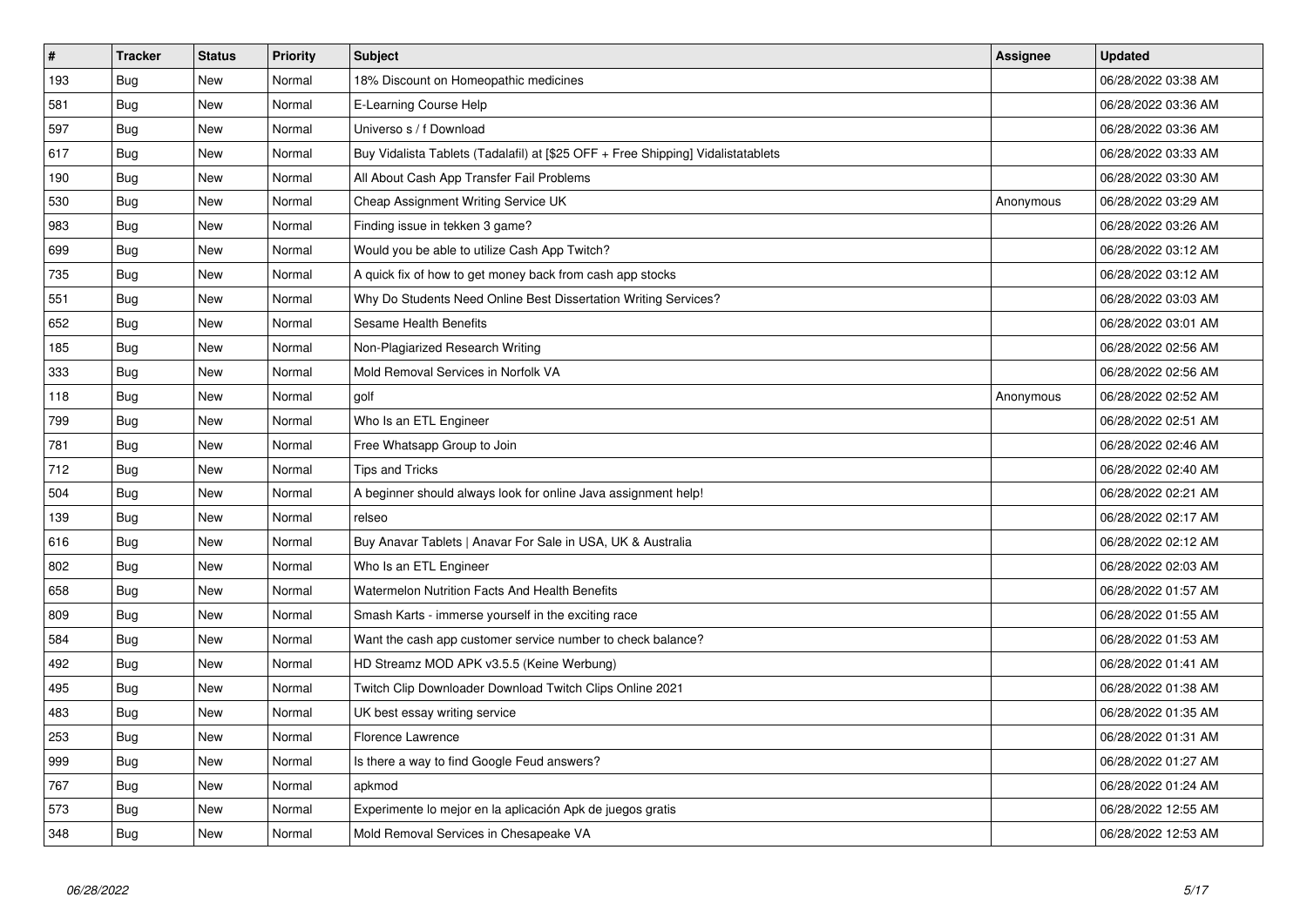| $\pmb{\#}$ | <b>Tracker</b> | <b>Status</b> | <b>Priority</b> | <b>Subject</b>                                                               | <b>Assignee</b>        | <b>Updated</b>      |
|------------|----------------|---------------|-----------------|------------------------------------------------------------------------------|------------------------|---------------------|
| 153        | <b>Bug</b>     | New           | Normal          | urgent loan online                                                           | Christophe<br>Garion   | 06/28/2022 12:49 AM |
| 132        | <b>Bug</b>     | New           | Normal          | concrete-everything                                                          |                        | 06/28/2022 12:47 AM |
| 269        | <b>Bug</b>     | New           | Normal          | Is there such a site for app design?                                         | Anonymous              | 06/28/2022 12:43 AM |
| 264        | <b>Bug</b>     | New           | Normal          | We Buy Your Unwanted Car                                                     | Corentin<br>Lauverjat  | 06/28/2022 12:43 AM |
| 200        | Bug            | New           | Normal          | uiopi[o                                                                      |                        | 06/28/2022 12:33 AM |
| 814        | <b>Bug</b>     | New           | Normal          | Stage Fright Cure                                                            | Pierre-Loïc<br>Garoche | 06/28/2022 12:31 AM |
| 516        | <b>Bug</b>     | New           | Normal          | Does Cash App Help To Get Cash App Refund Without Any Interruption?          |                        | 06/28/2022 12:20 AM |
| 628        | Bug            | New           | Normal          | CV reviewing services!                                                       |                        | 06/28/2022 12:17 AM |
| 816        | <b>Bug</b>     | New           | Normal          | Play Scribble io fun with everyone                                           |                        | 06/28/2022 12:09 AM |
| 114        | <b>Bug</b>     | New           | Normal          | <b>Medical Research Writing Services</b>                                     |                        | 06/28/2022 12:06 AM |
| 140        | <b>Bug</b>     | New           | Normal          | sugarbalanceusa                                                              |                        | 06/28/2022 12:05 AM |
| 782        | Bug            | New           | Normal          | Comment faire une sonnerie téléphonique                                      |                        | 06/27/2022 11:56 PM |
| 714        | <b>Bug</b>     | New           | Normal          | Cuevana 3 Premium - Enjoy Your Favorite Movies and TV Shows on Your Smart TV |                        | 06/27/2022 11:43 PM |
| 157        | <b>Bug</b>     | New           | Normal          | Forget cash app pin                                                          |                        | 06/27/2022 11:41 PM |
| 717        | Bug            | New           | Normal          | Disney Plus Apk - Watch Movies and TV Shows on Your Device                   |                        | 06/27/2022 11:38 PM |
| 939        | <b>Bug</b>     | New           | Normal          | Ability to change sound notifications                                        | Christophe<br>Garion   | 06/27/2022 11:29 PM |
| 607        | Bug            | New           | Normal          | Vex 5                                                                        |                        | 06/27/2022 11:24 PM |
| 92         | <b>Bug</b>     | New           | High            | expression should have been normalized in EMF backend                        | Pierre-Loïc<br>Garoche | 06/27/2022 11:11 PM |
| 595        | Bug            | New           | Normal          | RFM Online - une révolution dans la gestion de l'identité numérique          |                        | 06/27/2022 11:06 PM |
| 116        | <b>Bug</b>     | New           | Normal          | aertaeyg                                                                     |                        | 06/27/2022 11:06 PM |
| 481        | Bug            | New           | Normal          | Nur Online Shop                                                              |                        | 06/27/2022 11:05 PM |
| 178        | <b>Bug</b>     | New           | Normal          | transparent lace wigs                                                        |                        | 06/27/2022 11:04 PM |
| 182        | <b>Bug</b>     | New           | Normal          | <b>Healthcare Custom Writing Services</b>                                    |                        | 06/27/2022 11:00 PM |
| 772        | <b>Bug</b>     | New           | Normal          | united airlines baggage policy                                               |                        | 06/27/2022 10:53 PM |
| 830        | Bug            | New           | Normal          | Poppy Playtime APK                                                           |                        | 06/27/2022 10:31 PM |
| 592        | <b>Bug</b>     | New           | Normal          | Deezer Premium APK - Baixe músicas de qualquer lugar do mundo de graça       |                        | 06/27/2022 10:23 PM |
| 321        | Bug            | New           | Normal          | Tile & Grout Cleaning Services in Virginia Beach VA                          |                        | 06/27/2022 10:08 PM |
| 737        | <b>Bug</b>     | New           | Normal          | How Do I Talk To A Live Person At Facebook If Anything Is Doubtful?          |                        | 06/27/2022 09:59 PM |
| 762        | <b>Bug</b>     | New           | Normal          | How To Add Money To A Cash App Card If Struggling With Low Amount?           |                        | 06/27/2022 09:58 PM |
| 684        | <b>Bug</b>     | New           | Normal          | Difference between paper map and online map                                  |                        | 06/27/2022 09:55 PM |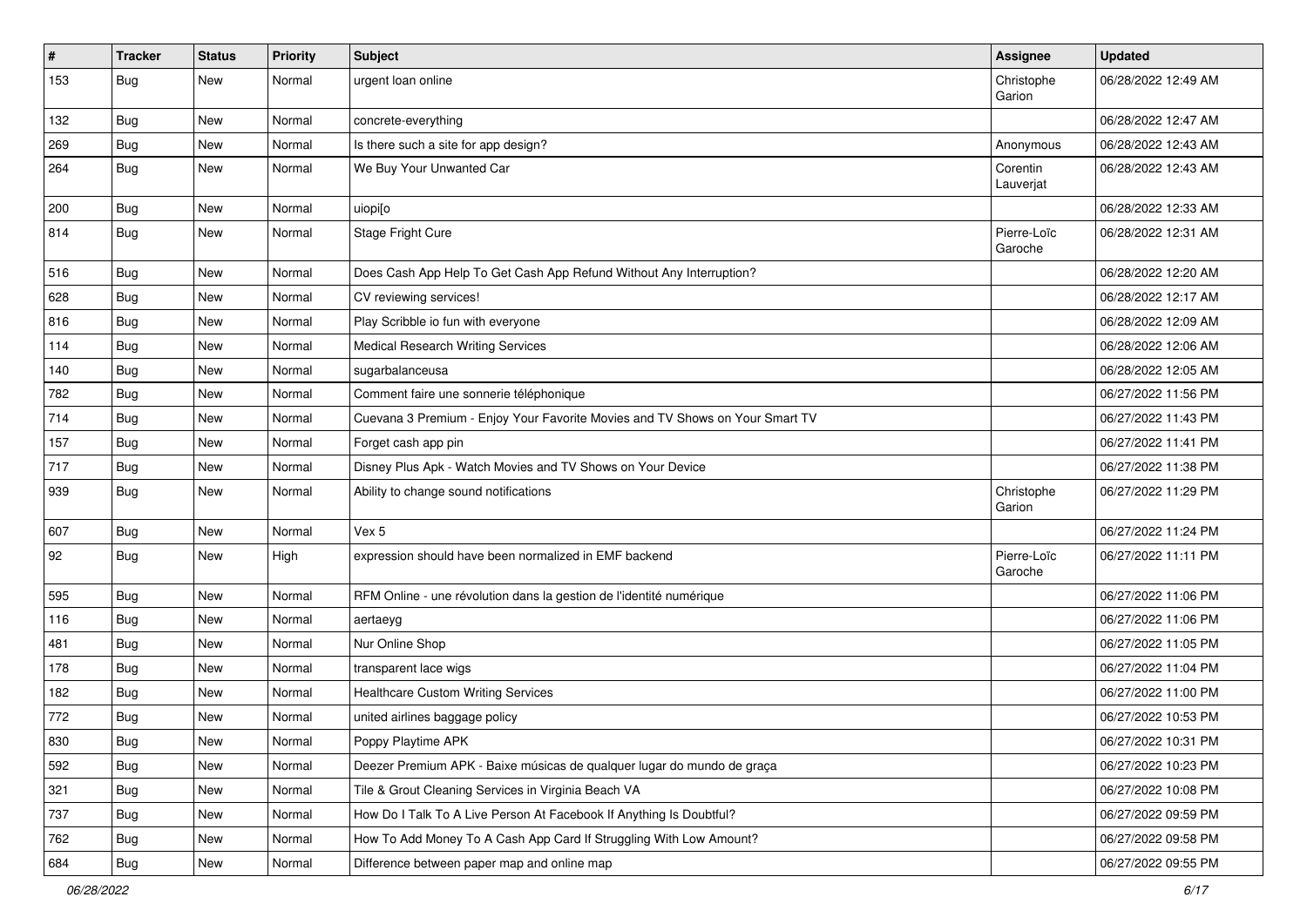| $\vert$ # | <b>Tracker</b> | <b>Status</b> | Priority | <b>Subject</b>                                                                                                                               | Assignee               | <b>Updated</b>      |
|-----------|----------------|---------------|----------|----------------------------------------------------------------------------------------------------------------------------------------------|------------------------|---------------------|
| 600       | <b>Bug</b>     | New           | Normal   | Play Store Pro                                                                                                                               |                        | 06/27/2022 09:43 PM |
| 556       | Bug            | New           | Normal   | Play Game Mod Apk With Your Friends                                                                                                          |                        | 06/27/2022 09:42 PM |
| 561       | Bug            | New           | Normal   | Enjoy the Full YouTube Premium Experience With YouTube Premium Membership                                                                    |                        | 06/27/2022 09:33 PM |
| 76        | <b>Bug</b>     | New           | Normal   | Import error: Load error: imported node real to int declared in a regular Lustre file. File "include/conv.lusi", line 1,<br>characters 0-64: |                        | 06/27/2022 09:32 PM |
| 948       | Bug            | New           | Normal   | Canon IJ Network Tool                                                                                                                        |                        | 06/27/2022 09:30 PM |
| 215       | Bug            | New           | Normal   | How For Top Level Cell Phone For You                                                                                                         |                        | 06/27/2022 09:19 PM |
| 507       | <b>Bug</b>     | New           | Normal   | central.bitdefender.com                                                                                                                      |                        | 06/27/2022 09:13 PM |
| 601       | Bug            | New           | Normal   | Best Essay Writing Service UK                                                                                                                | Pierre-Loïc<br>Garoche | 06/27/2022 09:13 PM |
| 73        | Bug            | New           | Urgent   | properties ID is not set in Json in EMF backend                                                                                              | Pierre-Loïc<br>Garoche | 06/27/2022 09:11 PM |
| 155       | <b>Bug</b>     | New           | Normal   | Cant access my cash app account                                                                                                              | Pierre-Loïc<br>Garoche | 06/27/2022 09:11 PM |
| 211       | <b>Bug</b>     | New           | Normal   | Problem in Cash App rebate? Call Cash App customer service number for help.                                                                  |                        | 06/27/2022 09:05 PM |
| 599       | Bug            | <b>New</b>    | Normal   | Do you know how to delete cash app account from your computer?                                                                               |                        | 06/27/2022 09:05 PM |
| 777       | <b>Bug</b>     | New           | Normal   | Obtain driving instructions using Google Maps.                                                                                               |                        | 06/27/2022 09:05 PM |
| 554       | <b>Bug</b>     | New           | Normal   | XvideoStudio Video Editor APK Free Download on TechToDown                                                                                    |                        | 06/27/2022 08:59 PM |
| 783       | <b>Bug</b>     | New           | Normal   | How Do I Determine The Reasons And Solutions To Fix Cash App Transfer Failed?                                                                |                        | 06/27/2022 08:58 PM |
| 568       | <b>Bug</b>     | New           | Normal   | Instale a versão mais recente do YouTube Premium                                                                                             |                        | 06/27/2022 08:56 PM |
| 529       | Bug            | New           | Normal   | Thop TV APK - Free Download for Android                                                                                                      |                        | 06/27/2022 08:52 PM |
| 258       | <b>Bug</b>     | New           | Normal   | Fake Nike Dunk High AMBUSH Deep Royal                                                                                                        |                        | 06/27/2022 08:50 PM |
| 209       | Bug            | New           | Normal   | Neglect to access old Cash App account considering message notice issue? Contact help.                                                       |                        | 06/27/2022 08:49 PM |
| 525       | <b>Bug</b>     | New           | Normal   | If you don't have a QR code: How to activate cash app card in app                                                                            |                        | 06/27/2022 08:47 PM |
| 503       | Bug            | New           | Normal   | Youtube Premium Apk free download for Android                                                                                                |                        | 06/27/2022 08:43 PM |
| 761       | <b>Bug</b>     | New           | Normal   | What is it about basketball that makes it so popular in the United States?                                                                   | Corentin<br>Lauverjat  | 06/27/2022 08:40 PM |
| 501       | <b>Bug</b>     | New           | Normal   | How Do I Annihilate Cash App Transfer Failed Problems Effectively                                                                            | Pierre-Loïc<br>Garoche | 06/27/2022 08:38 PM |
| 718       | Bug            | New           | High     | Solve Complex Accounting Assignments                                                                                                         | Hamza<br>Bourbouh      | 06/27/2022 08:38 PM |
| 804       | Bug            | New           | Normal   | Review                                                                                                                                       |                        | 06/27/2022 08:38 PM |
| 1018      | <b>Bug</b>     | New           | Normal   | So erhalten Sie ein kostenloses Hörbuch                                                                                                      |                        | 06/27/2022 08:35 PM |
| 559       | Bug            | New           | High     | What Are Permission For Applications like Facebook Sending MMS?                                                                              |                        | 06/27/2022 08:34 PM |
| 496       | <b>Bug</b>     | New           | Normal   | What is Live NetTV?                                                                                                                          |                        | 06/27/2022 08:32 PM |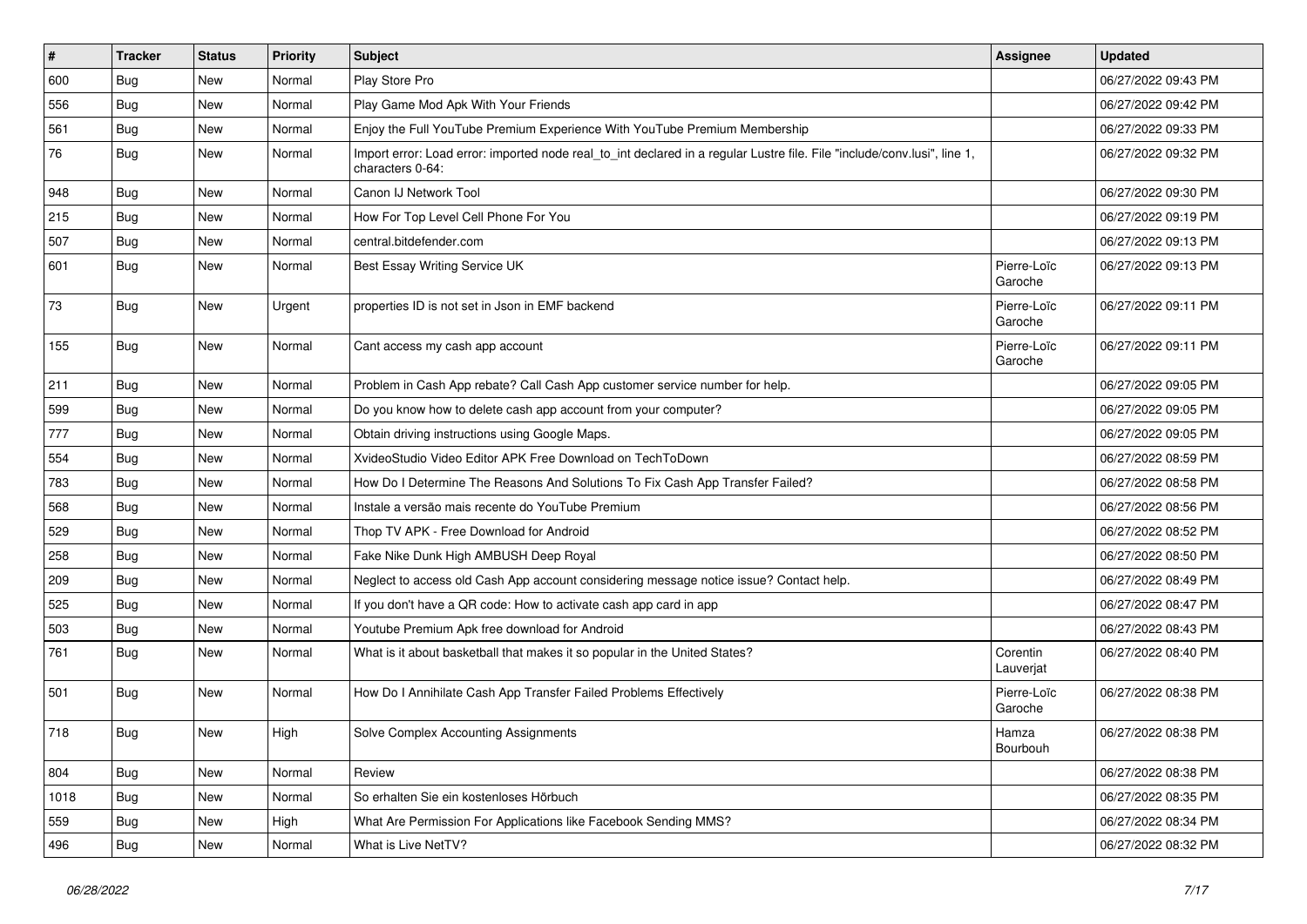| $\sharp$ | <b>Tracker</b> | <b>Status</b> | <b>Priority</b> | <b>Subject</b>                                                                           | <b>Assignee</b>        | <b>Updated</b>      |
|----------|----------------|---------------|-----------------|------------------------------------------------------------------------------------------|------------------------|---------------------|
| 138      | <b>Bug</b>     | New           | Normal          | own-sweethome                                                                            |                        | 06/27/2022 08:22 PM |
| 971      | <b>Bug</b>     | New           | Normal          | How Do I Check Balance On Cash App Card With Optimum Ease?                               |                        | 06/27/2022 08:16 PM |
| 285      | Bug            | New           | Normal          | Have you ever written an essay?                                                          |                        | 06/27/2022 08:05 PM |
| 951      | <b>Bug</b>     | <b>New</b>    | Normal          | Canon.com/ijsetup                                                                        |                        | 06/27/2022 07:56 PM |
| 774      | Bug            | New           | Normal          | Follow proper initiatives                                                                |                        | 06/27/2022 07:54 PM |
| 512      | <b>Bug</b>     | <b>New</b>    | Normal          | The Importance Of Using Custom Writing Services                                          |                        | 06/27/2022 07:52 PM |
| 502      | Bug            | New           | Normal          | Les instructions pour définir des sonneries pour iPhone sont simples et faciles à suivre |                        | 06/27/2022 07:52 PM |
| 612      | <b>Bug</b>     | New           | Normal          | Luxury Slingshot Rental                                                                  |                        | 06/27/2022 07:36 PM |
| 133      | <b>Bug</b>     | New           | Normal          | craftlabs                                                                                |                        | 06/27/2022 07:32 PM |
| 534      | <b>Bug</b>     | New           | Normal          | Know how to initiate cash app refund by contacting the technical team                    | Pierre-Loïc<br>Garoche | 06/27/2022 07:31 PM |
| 634      | Bug            | New           | Normal          | Buy Vidalista Tablets (Tadalafil) at [\$25 OFF + Free Shipping] Vidalistatablets         |                        | 06/27/2022 07:24 PM |
| 820      | Bug            | New           | Normal          | Metal Slug Apk para Android                                                              |                        | 06/27/2022 07:22 PM |
| 161      | <b>Bug</b>     | New           | Normal          | dfdrtyuio                                                                                |                        | 06/27/2022 07:21 PM |
| 677      | <b>Bug</b>     | <b>New</b>    | Normal          | Logo Design Services Near Me                                                             |                        | 06/27/2022 07:18 PM |
| 661      | <b>Bug</b>     | New           | Normal          | Turbo VPN MOD APK Download                                                               |                        | 06/27/2022 07:18 PM |
| 586      | <b>Bug</b>     | <b>New</b>    | Normal          | Best Modifications For Your Mobile Phone                                                 |                        | 06/27/2022 07:15 PM |
| 987      | Bug            | New           | Normal          | <b>Medicinal Mushrooms</b>                                                               |                        | 06/27/2022 07:13 PM |
| 542      | <b>Bug</b>     | New           | Normal          | Web N Logo Design                                                                        |                        | 06/27/2022 07:02 PM |
| 489      | Bug            | New           | Normal          | Get cash app refund instantly if sent to the wrong person                                |                        | 06/27/2022 06:48 PM |
| 217      | Bug            | <b>New</b>    | Normal          | How this service matter most?                                                            |                        | 06/27/2022 06:48 PM |
| 656      | <b>Bug</b>     | New           | Normal          | Kiwi Nutrition Facts And Health Benefits                                                 |                        | 06/27/2022 06:45 PM |
| 352      | Bug            | New           | Normal          | Tile & Grout Cleaning Services in Chesapeake VA                                          |                        | 06/27/2022 06:39 PM |
| 659      | <b>Bug</b>     | New           | Normal          | Olive Oil Properties And Health Benefits                                                 |                        | 06/27/2022 06:34 PM |
| 202      | Bug            | New           | Normal          | blonde wig                                                                               |                        | 06/27/2022 06:27 PM |
| 618      | <b>Bug</b>     | New           | Normal          | Buy Steroids Online with OurMedicnes.com   Best Quality Steroids                         |                        | 06/27/2022 06:17 PM |
| 739      | <b>Bug</b>     | New           | Normal          | law dissertation help                                                                    |                        | 06/27/2022 06:12 PM |
| 150      | <b>Bug</b>     | New           | Normal          | dfgh                                                                                     |                        | 06/27/2022 05:59 PM |
| 602      | <b>Bug</b>     | New           | Normal          | Best Essay Writing Service UK                                                            | Pierre-Loïc<br>Garoche | 06/27/2022 05:53 PM |
| 587      | Bug            | New           | Normal          | Why Picsart Pro Offers Great Features                                                    |                        | 06/27/2022 05:28 PM |
| 457      | <b>Bug</b>     | New           | Normal          | Carpet Cleaning Medford MA                                                               |                        | 06/27/2022 05:21 PM |
| 682      | <b>Bug</b>     | New           | Normal          | Does Facebook customer service live chat allow to speak with someone?                    |                        | 06/27/2022 05:19 PM |
| 787      | <b>Bug</b>     | New           | Normal          | <b>Assured Assignment Help</b>                                                           |                        | 06/27/2022 05:19 PM |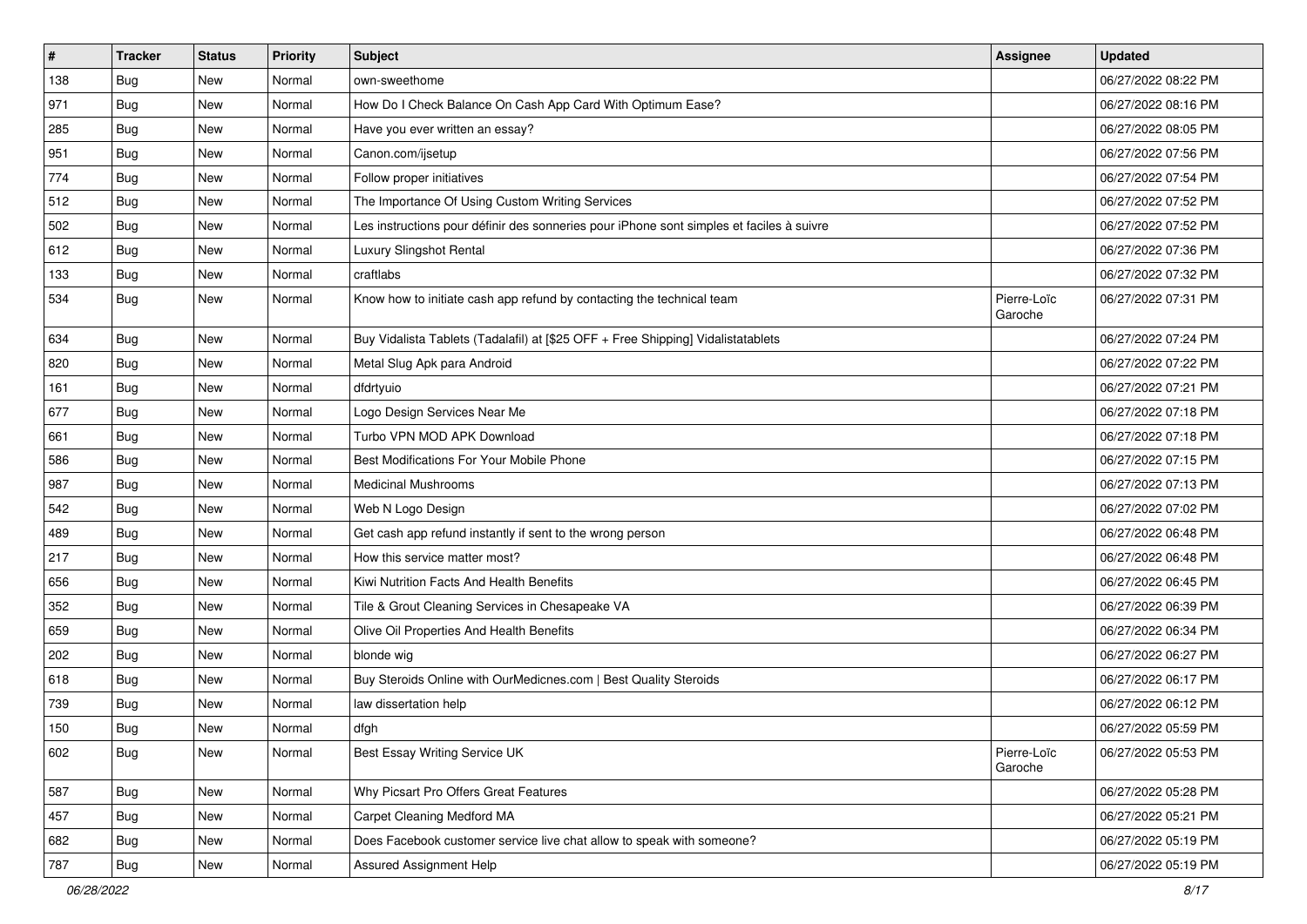| $\vert$ # | <b>Tracker</b> | <b>Status</b> | Priority | Subject                                                                    | <b>Assignee</b>        | <b>Updated</b>      |
|-----------|----------------|---------------|----------|----------------------------------------------------------------------------|------------------------|---------------------|
| 532       | <b>Bug</b>     | New           | Normal   | My Assignment Help                                                         |                        | 06/27/2022 05:16 PM |
| 695       | <b>Bug</b>     | New           | Normal   | Refer Listas IPTV Apk                                                      |                        | 06/27/2022 05:13 PM |
| 673       | Bug            | New           | Normal   | Learn the basics of pixel art - Clear grid                                 |                        | 06/27/2022 05:06 PM |
| 540       | <b>Bug</b>     | New           | Normal   | Why Haven't I Received My Cash App Card? Can I get t the reasons behind it |                        | 06/27/2022 04:54 PM |
| 583       | Bug            | <b>New</b>    | High     | Need the Cash app customer service phone number?                           |                        | 06/27/2022 04:49 PM |
| 678       | <b>Bug</b>     | New           | Normal   | How to be a winner in buidnow gg                                           |                        | 06/27/2022 04:47 PM |
| 479       | <b>Bug</b>     | New           | Normal   | Limousine Service Bellevue WA                                              |                        | 06/27/2022 04:37 PM |
| 763       | <b>Bug</b>     | New           | High     | How to Make a Ringtone on Your iPhone                                      |                        | 06/27/2022 04:16 PM |
| 760       | <b>Bug</b>     | New           | Normal   | apkmod                                                                     |                        | 06/27/2022 04:13 PM |
| 986       | Bug            | <b>New</b>    | Normal   | dbhdsvbhdf                                                                 | Christophe<br>Garion   | 06/27/2022 04:12 PM |
| 738       | Bug            | New           | Normal   | How Much Amount Do I Get Using The Referral Code For Cash App?             |                        | 06/27/2022 03:58 PM |
| 697       | <b>Bug</b>     | <b>New</b>    | Normal   | How to Descargar Pura TV For Android                                       |                        | 06/27/2022 03:57 PM |
| 953       | Bug            | New           | Normal   | Manga Dogs - Read Your Favorite Comics on Your Smartphone                  |                        | 06/27/2022 03:53 PM |
| 686       | <b>Bug</b>     | <b>New</b>    | Normal   | Welcome To The Most Demandable Mahipalpur Escorts Agency                   |                        | 06/27/2022 03:45 PM |
| 655       | <b>Bug</b>     | New           | Normal   | <b>Eggplant Health Benefits</b>                                            |                        | 06/27/2022 03:40 PM |
| 541       | <b>Bug</b>     | New           | Normal   | How to fix the cash app payment failed errors?                             |                        | 06/27/2022 03:22 PM |
| 662       | Bug            | <b>New</b>    | Normal   | Oreo TV Download - The Easiest Way to Watch Live TV                        |                        | 06/27/2022 03:14 PM |
| 520       | Bug            | New           | Normal   | What Is The Major Role Of Cash.app/Help and Support Page?                  |                        | 06/27/2022 03:04 PM |
| 1119      | Bug            | <b>New</b>    | Normal   | Klondike Solitaire                                                         |                        | 06/27/2022 03:00 PM |
| 115       | Bug            | <b>New</b>    | Normal   | <b>NFL LIVE STREAM</b>                                                     |                        | 06/27/2022 02:53 PM |
| 119       | <b>Bug</b>     | <b>New</b>    | Normal   | klhjigyu                                                                   |                        | 06/27/2022 02:44 PM |
| 571       | <b>Bug</b>     | New           | Normal   | How may the Cash app dispute your trade?                                   | Pierre-Loïc<br>Garoche | 06/27/2022 02:39 PM |
| 668       | <b>Bug</b>     | New           | Normal   | Get to know Cash App Refund Process here                                   |                        | 06/27/2022 02:38 PM |
| 225       | Bug            | <b>New</b>    | Normal   | instant personal loan                                                      |                        | 06/27/2022 02:20 PM |
| 615       | <b>Bug</b>     | New           | Normal   | CheapestMedsShop   100% Safe Medicines Online in USA UK & AUS.             |                        | 06/27/2022 02:19 PM |
| 196       | <b>Bug</b>     | New           | Normal   | Homoeobazaar For Homeopathy Medicines                                      |                        | 06/27/2022 02:18 PM |
| 613       | Bug            | New           | Normal   | Buy Aspadol 100mg Tab Online in US, UK, AU   Erospharmacy                  |                        | 06/27/2022 02:16 PM |
| 484       | Bug            | New           | Normal   | UK best essay writing service                                              |                        | 06/27/2022 02:01 PM |
| 715       | <b>Bug</b>     | <b>New</b>    | Normal   | Puppy Playtime Descargar gratis                                            |                        | 06/27/2022 01:57 PM |
| 526       | <b>Bug</b>     | New           | Normal   | Soundcloud to mp3 converter - Download Soundcloud songs                    |                        | 06/27/2022 01:55 PM |
| 134       | <b>Bug</b>     | New           | Normal   | wisegolfers                                                                |                        | 06/27/2022 01:54 PM |
| 274       | <b>Bug</b>     | New           | Normal   | How AI is transforming coupon marketing campaigns?                         | Anonymous              | 06/27/2022 01:54 PM |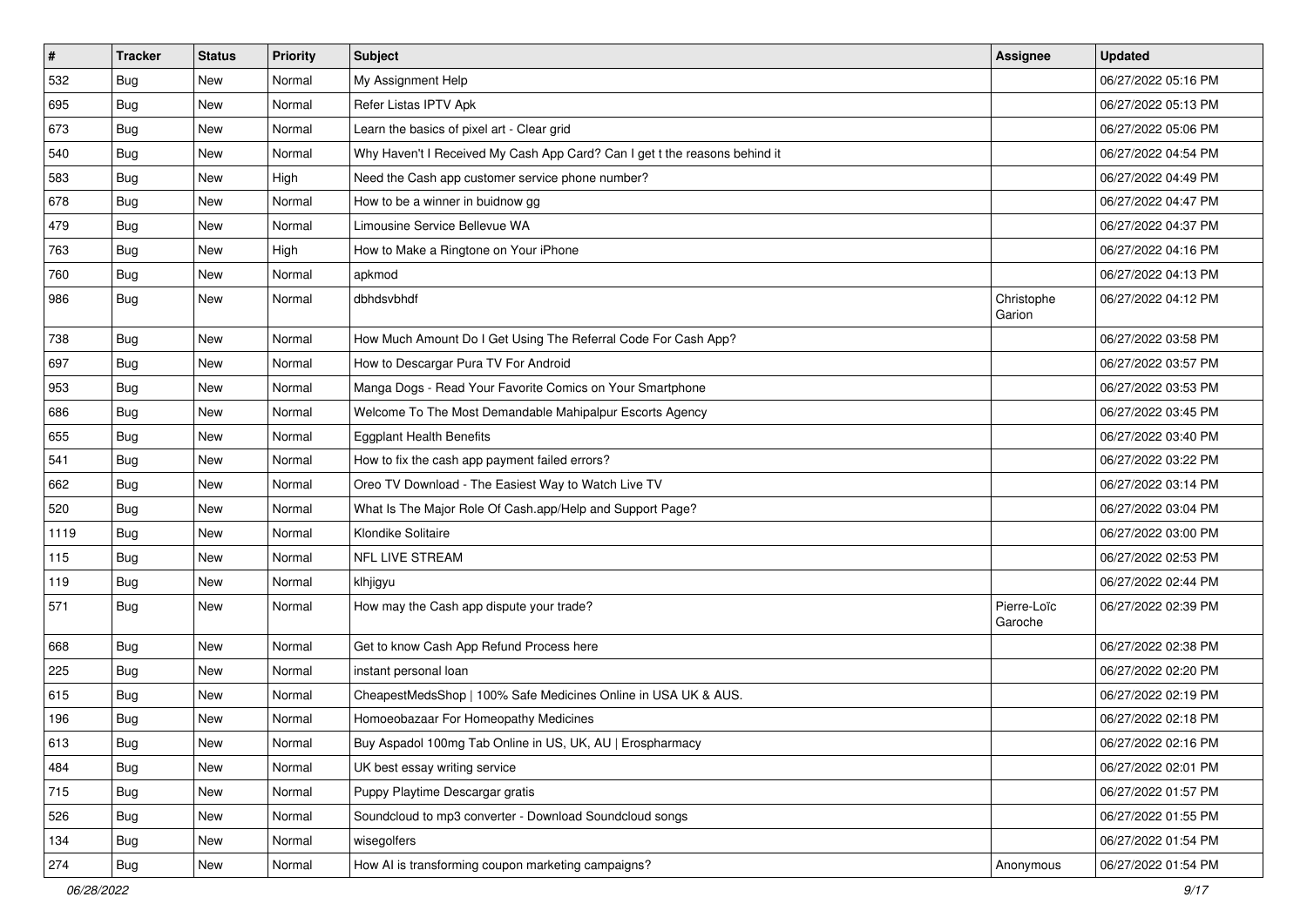| $\vert$ # | <b>Tracker</b> | <b>Status</b> | Priority | <b>Subject</b>                                                                      | <b>Assignee</b>      | <b>Updated</b>      |
|-----------|----------------|---------------|----------|-------------------------------------------------------------------------------------|----------------------|---------------------|
| 1128      | Bug            | New           | Normal   | cvjvfbdi                                                                            | Hamza<br>Bourbouh    | 06/27/2022 01:52 PM |
| 450       | <b>Bug</b>     | New           | Normal   | Floor Stripping Quincy MA                                                           |                      | 06/27/2022 01:48 PM |
| 1101      | <b>Bug</b>     | New           | Normal   | How to Delete Cash App History at once?                                             |                      | 06/27/2022 01:33 PM |
| 222       | Bug            | New           | Normal   | Social Profile links                                                                |                      | 06/27/2022 01:15 PM |
| 184       | <b>Bug</b>     | New           | Normal   | Affordable Business Writing Services                                                |                      | 06/27/2022 01:09 PM |
| 282       | <b>Bug</b>     | New           | Normal   | Activate Cash App Card: Learn Simple Steps & Fix Errors                             |                      | 06/27/2022 01:08 PM |
| 789       | <b>Bug</b>     | New           | Normal   | Full version                                                                        |                      | 06/27/2022 01:00 PM |
| 400       | <b>Bug</b>     | New           | Normal   | Office Moving Services in Potomac MD                                                |                      | 06/27/2022 12:57 PM |
| 465       | Bug            | New           | Normal   | Carpet Cleaning Westchester MA                                                      |                      | 06/27/2022 12:50 PM |
| 524       | <b>Bug</b>     | New           | Normal   | How Does Google Account Recovery Work If Your Account Is Hacked?                    |                      | 06/27/2022 12:46 PM |
| 550       | <b>Bug</b>     | New           | Normal   | Nederland FM - beste manieren om naar internationale radio op internet te luisteren |                      | 06/27/2022 12:45 PM |
| 716       | <b>Bug</b>     | New           | Normal   | La celebración de un BabyShower.                                                    |                      | 06/27/2022 12:29 PM |
| 801       | Bug            | New           | Normal   | Who Is an ETL Engineer                                                              |                      | 06/27/2022 12:25 PM |
| 564       | Bug            | <b>New</b>    | Normal   | How To Install RepelisPlus On Your Android Phone?                                   |                      | 06/27/2022 12:23 PM |
| 579       | Bug            | New           | Normal   | YOUR CV MAKES YOUR FIRST IMPRESSION                                                 | Christophe<br>Garion | 06/27/2022 12:22 PM |
| 703       | <b>Bug</b>     | New           | Normal   | For real-time help, dial Facebook customer service number                           |                      | 06/27/2022 12:08 PM |
| 609       | <b>Bug</b>     | New           | High     | Online Trusted Medicine Store in US for Health - Genericmedsupply                   |                      | 06/27/2022 12:02 PM |
| 233       | Bug            | New           | Normal   | Anauthorsway.com: My User Experience                                                |                      | 06/27/2022 12:02 PM |
| 770       | <b>Bug</b>     | New           | Normal   | Canon IJ Network Tool                                                               |                      | 06/27/2022 11:57 AM |
| 644       | <b>Bug</b>     | New           | Normal   | <b>TeaTV App Review</b>                                                             |                      | 06/27/2022 11:47 AM |
| 235       | Bug            | New           | Low      | HP Printer Assistant Software   Download & Install HP Assistant                     |                      | 06/27/2022 10:48 AM |
| 1118      | <b>Bug</b>     | New           | Normal   | <b>Gameplay Minecraft</b>                                                           |                      | 06/27/2022 10:33 AM |
| 709       | <b>Bug</b>     | New           | Normal   | How To Load Cash App Card At Walmart Without Having To Face Any Hassle?             |                      | 06/27/2022 10:30 AM |
| 538       | Bug            | New           | Normal   | Will cash app refund money if scammed quickly?                                      |                      | 06/27/2022 10:25 AM |
| 164       | <b>Bug</b>     | New           | Normal   | dfgbd                                                                               |                      | 06/27/2022 10:23 AM |
| 792       | <b>Bug</b>     | New           | Normal   | What is Google Camera Mod?                                                          |                      | 06/27/2022 10:20 AM |
| 232       | Bug            | New           | Normal   | FM whatsapp messaging app.                                                          |                      | 06/27/2022 10:04 AM |
| 642       | <b>Bug</b>     | New           | Normal   | thong tin thoi tiet ngay hom nay                                                    |                      | 06/27/2022 10:03 AM |
| 590       | <b>Bug</b>     | New           | Normal   | Follow proper initiatives to check my cash app card balance:                        |                      | 06/27/2022 09:57 AM |
| 675       | Bug            | New           | Normal   | What Are Smart Tactics To Fix Cash App Transfer Failed Hurdles?                     |                      | 06/27/2022 09:51 AM |
| 639       | <b>Bug</b>     | New           | Normal   | thong tin chinh xac                                                                 |                      | 06/27/2022 09:48 AM |
| 798       | Bug            | New           | Normal   | Who Is an ETL Engineer                                                              |                      | 06/27/2022 09:48 AM |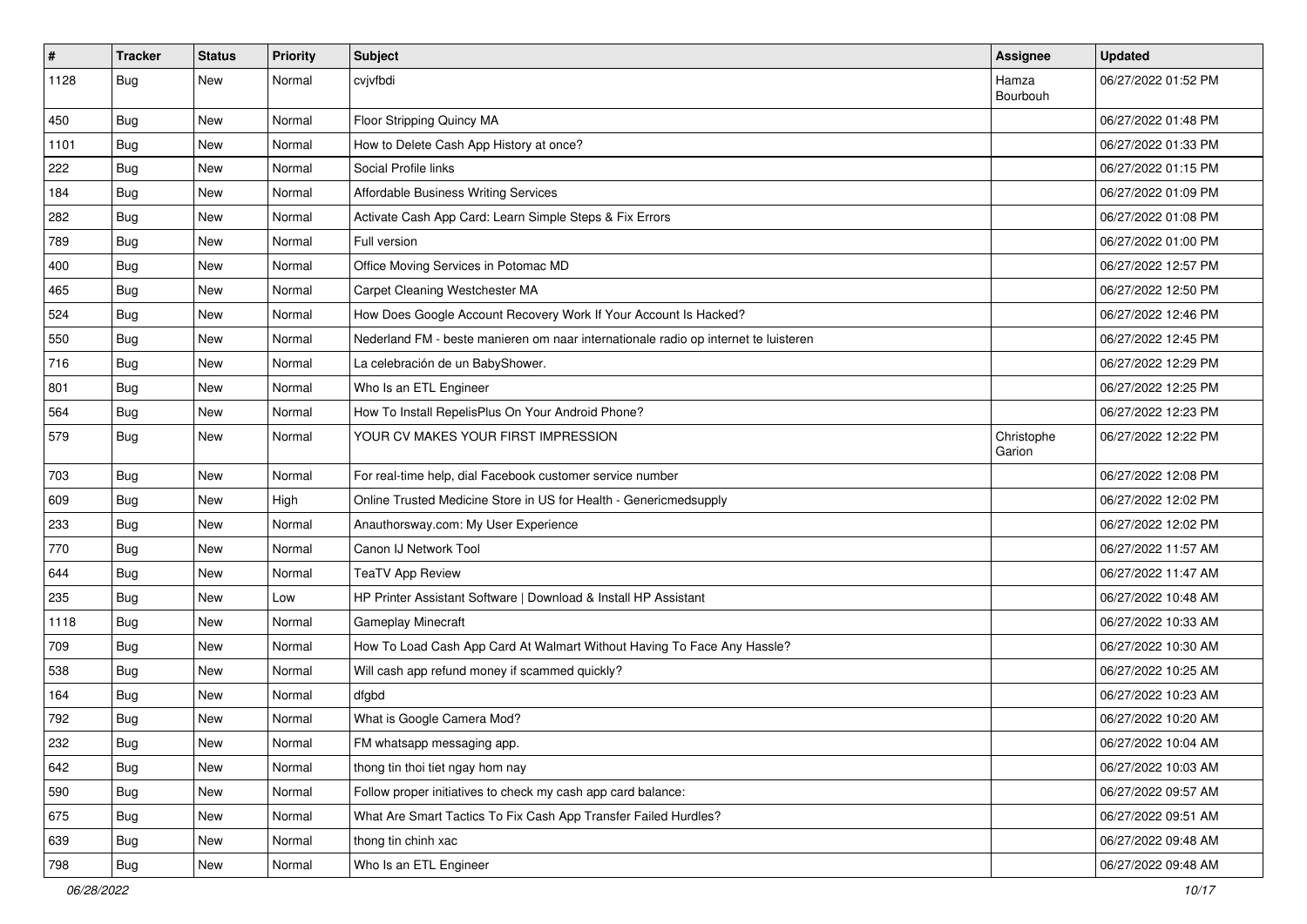| $\vert$ # | <b>Tracker</b> | <b>Status</b> | <b>Priority</b> | <b>Subject</b>                                                                         | <b>Assignee</b>        | <b>Updated</b>      |
|-----------|----------------|---------------|-----------------|----------------------------------------------------------------------------------------|------------------------|---------------------|
| 819       | <b>Bug</b>     | <b>New</b>    | Normal          | Metal Slug Apk para Android                                                            |                        | 06/27/2022 09:35 AM |
| 988       | Bug            | <b>New</b>    | Normal          | <b>Medicinal Mushrooms</b>                                                             |                        | 06/27/2022 09:33 AM |
| 614       | <b>Bug</b>     | <b>New</b>    | Normal          | Como baixar o MOD APK no celular                                                       |                        | 06/27/2022 09:26 AM |
| 726       | Bug            | <b>New</b>    | Normal          | Mobile Application Development Services                                                |                        | 06/27/2022 09:10 AM |
| 657       | <b>Bug</b>     | <b>New</b>    | Normal          | Coconut Nutrition Facts And Health Benefits                                            |                        | 06/27/2022 08:56 AM |
| 113       | <b>Bug</b>     | <b>New</b>    | Normal          | ufc 254 live                                                                           |                        | 06/27/2022 08:54 AM |
| 959       | Bug            | <b>New</b>    | Normal          | Get connected with cash app team-How to get money off cash app at walmart without card |                        | 06/27/2022 08:52 AM |
| 653       | <b>Bug</b>     | <b>New</b>    | Normal          | Jujube (Jinjoles): Properties And Health Benefits                                      |                        | 06/27/2022 08:47 AM |
| 591       | <b>Bug</b>     | New           | Normal          | How To Find Facebook Modifications For Your Spotify Premium Apk?                       |                        | 06/27/2022 08:41 AM |
| 262       | <b>Bug</b>     | <b>New</b>    | Normal          | It this true to dealing Wuth                                                           |                        | 06/27/2022 08:39 AM |
| 785       | Bug            | <b>New</b>    | Normal          | How To Get Money Off Cash App Without Card Or With A Card?                             |                        | 06/27/2022 08:28 AM |
| 528       | Bug            | <b>New</b>    | Normal          | Korean Mag                                                                             |                        | 06/27/2022 08:14 AM |
| 514       | Bug            | New           | Normal          | Trans-Caribbean                                                                        |                        | 06/27/2022 08:06 AM |
| 720       | <b>Bug</b>     | <b>New</b>    | Normal          | How does Cash App Phone Number provide a quick treatment?                              |                        | 06/27/2022 08:02 AM |
| 671       | <b>Bug</b>     | <b>New</b>    | Normal          | Hot games                                                                              | Pierre-Loïc<br>Garoche | 06/27/2022 07:40 AM |
| 250       | Bug            | New           | Normal          | Reviews of phone ringtones                                                             |                        | 06/27/2022 07:29 AM |
| 158       | Bug            | New           | Normal          | dfghj zcvgh                                                                            |                        | 06/27/2022 07:28 AM |
| 996       | <b>Bug</b>     | <b>New</b>    | Normal          | Cricut.com/setup                                                                       |                        | 06/27/2022 07:12 AM |
| 471       | <b>Bug</b>     | <b>New</b>    | Normal          | Residential Floor Cleaning Westchester MA                                              |                        | 06/27/2022 07:08 AM |
| 317       | Bug            | <b>New</b>    | Normal          | Eco/Green Cleaning Services in Virginia Beach VA                                       |                        | 06/27/2022 07:03 AM |
| 807       | Bug            | <b>New</b>    | Normal          | 1v1Battle is a strategic action 'Build and shoot' game                                 |                        | 06/27/2022 06:52 AM |
| 727       | <b>Bug</b>     | New           | Normal          | Drive for speed simulator mod apk                                                      | Pierre-Loïc<br>Garoche | 06/27/2022 06:33 AM |
| 797       | Bug            | New           | Normal          | Psychedelic                                                                            | Christophe<br>Garion   | 06/27/2022 06:07 AM |
| 588       | <b>Bug</b>     | New           | Normal          | YouTube Vanced Apk Manager App - Como instalá-lo                                       |                        | 06/27/2022 05:52 AM |
| 808       | <b>Bug</b>     | New           | Normal          | Sinnvolle Guten-Morgen-Grüße                                                           |                        | 06/27/2022 05:41 AM |
| 985       | Bug            | New           | Normal          | Find out the vitality of Facebook Phone Number:                                        |                        | 06/27/2022 05:39 AM |
| 780       | Bug            | New           | Normal          | <b>Best Whatsapp Modified APKs</b>                                                     | Pierre-Loïc<br>Garoche | 06/27/2022 05:38 AM |
| 315       | <b>Bug</b>     | <b>New</b>    | Normal          | Dissertation help UK                                                                   |                        | 06/27/2022 05:29 AM |
| 805       | <b>Bug</b>     | <b>New</b>    | Normal          | Ketamine Online Store                                                                  | Christophe<br>Garion   | 06/27/2022 05:01 AM |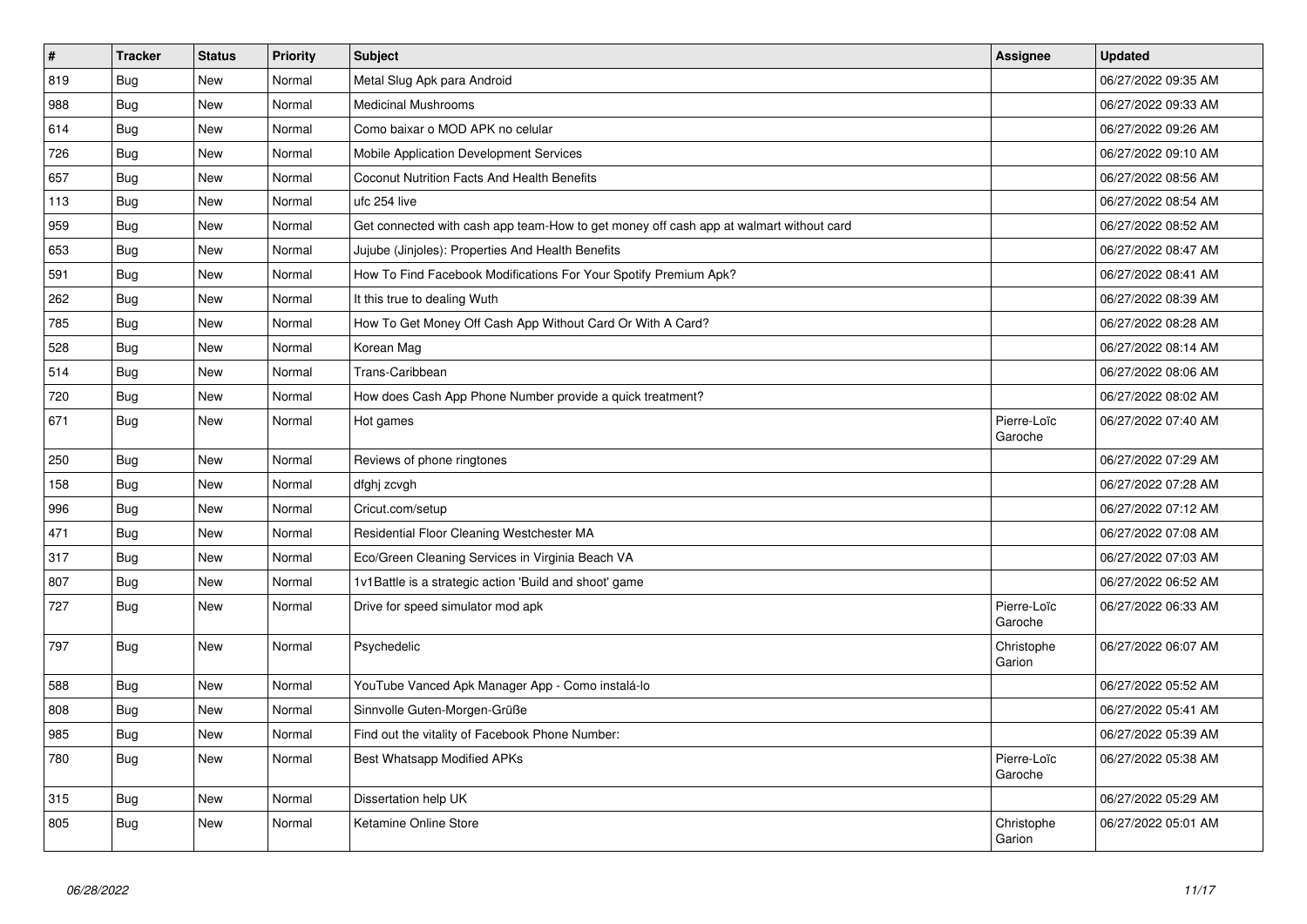| $\sharp$ | <b>Tracker</b> | <b>Status</b> | <b>Priority</b> | Subject                                                                                                                                                                                                                                                               | Assignee               | <b>Updated</b>      |
|----------|----------------|---------------|-----------------|-----------------------------------------------------------------------------------------------------------------------------------------------------------------------------------------------------------------------------------------------------------------------|------------------------|---------------------|
| 694      | Bug            | New           | Normal          | How to Get Guidance On How To Cash App Withdrawal Limit?                                                                                                                                                                                                              | Christophe<br>Garion   | 06/27/2022 04:58 AM |
| 978      | <b>Bug</b>     | New           | Normal          | Delamore Lodge is a place to stay.                                                                                                                                                                                                                                    |                        | 06/27/2022 04:57 AM |
| 1127     | <b>Bug</b>     | New           | Normal          | Is there any support to find Google Feud answers?                                                                                                                                                                                                                     |                        | 06/27/2022 04:27 AM |
| 544      | Bug            | New           | Normal          | Hey! I had a very cool idea to order our general picture on canvas for my family as a gift. But couldn't find a good<br>one. Once my friend advised me this article in which I found what I was looking for and gave a cool gift to my<br>family.                     |                        | 06/27/2022 04:10 AM |
| 596      | <b>Bug</b>     | New           | Normal          | Kids Games                                                                                                                                                                                                                                                            |                        | 06/27/2022 04:08 AM |
| 518      | <b>Bug</b>     | New           | Normal          | How To Check The Balance Of Cash App Account By Taking Cash App Support?                                                                                                                                                                                              |                        | 06/27/2022 03:46 AM |
| 672      | <b>Bug</b>     | New           | Normal          | The easiest way to delete ringtones on iPhone                                                                                                                                                                                                                         |                        | 06/27/2022 03:38 AM |
| 593      | <b>Bug</b>     | New           | Normal          | Eiffel Spark Ultimate C2 SN series is a fully synthetic range of advanced performance engine oils blended in high<br>performance fully synthetic (PAO - polyalphaolefin) basestocks fortified with advanced technology additive system,<br>specifically formulated to |                        | 06/27/2022 03:28 AM |
| 966      | Bug            | New           | Normal          | How to Download the Filmes                                                                                                                                                                                                                                            |                        | 06/27/2022 03:25 AM |
| 474      | <b>Bug</b>     | New           | Normal          | Floor Waxing Arlington MA                                                                                                                                                                                                                                             |                        | 06/27/2022 03:03 AM |
| 696      | <b>Bug</b>     | New           | Normal          | How to Install the TuMangaOnline App                                                                                                                                                                                                                                  |                        | 06/27/2022 02:49 AM |
| 468      | Bug            | New           | Normal          | Floor Cleaning Westchester MA                                                                                                                                                                                                                                         |                        | 06/27/2022 02:41 AM |
| 1112     | Bug            | New           | Normal          | What Cash App Policy Says If Random Person Sent Me Money On Cash App?                                                                                                                                                                                                 |                        | 06/27/2022 02:39 AM |
| 569      | <b>Bug</b>     | New           | Normal          | What is the incoming and outgoing mail server for Outlook IMAP settings?                                                                                                                                                                                              | Pierre-Loïc<br>Garoche | 06/27/2022 02:29 AM |
| 167      | Bug            | New           | Normal          | instant loan without documents                                                                                                                                                                                                                                        | Anonymous              | 06/27/2022 02:27 AM |
| 1001     | <b>Bug</b>     | New           | Normal          | Venmo Keep Saying Error?                                                                                                                                                                                                                                              |                        | 06/27/2022 02:20 AM |
| 1117     | <b>Bug</b>     | New           | Normal          | Equal Words - Word search game for PC and Windows Phone                                                                                                                                                                                                               |                        | 06/27/2022 02:12 AM |
| 488      | Bug            | New           | Normal          | Quick solution to solve cash app dispute by the technical team                                                                                                                                                                                                        |                        | 06/27/2022 02:04 AM |
| 632      | Bug            | New           | Normal          | CheapestMedsShop   100% Safe Medicines Online in UK & AUS.                                                                                                                                                                                                            |                        | 06/27/2022 02:04 AM |
| 372      | Bug            | New           | Normal          | Auto Transport Services in Arlington County VA                                                                                                                                                                                                                        |                        | 06/27/2022 01:42 AM |
| 154      | <b>Bug</b>     | New           | Normal          | fdgyyrut gyrtrw                                                                                                                                                                                                                                                       |                        | 06/27/2022 01:21 AM |
| 758      | Bug            | New           | Normal          | How Do I Study Consistently For Hours?                                                                                                                                                                                                                                |                        | 06/27/2022 12:49 AM |
| 651      | Bug            | New           | Normal          | Salmon Health Benefits                                                                                                                                                                                                                                                |                        | 06/27/2022 12:42 AM |
| 998      | Bug            | New           | Normal          | Is It Hard to Solve Wordle An                                                                                                                                                                                                                                         |                        | 06/27/2022 12:24 AM |
| 619      | <b>Bug</b>     | New           | Normal          | Online Trusted Medicine Store in US for Health - Genericmedsupply                                                                                                                                                                                                     |                        | 06/27/2022 12:12 AM |
| 643      | Bug            | New           | Normal          | Oreo TV Apk Download                                                                                                                                                                                                                                                  |                        | 06/26/2022 11:50 PM |
| 159      | Bug            | New           | Normal          | xfguih njgkh                                                                                                                                                                                                                                                          |                        | 06/26/2022 11:38 PM |
| 992      | Bug            | New           | Normal          | So vergrößern Sie Ihr Instagram-Profilbild                                                                                                                                                                                                                            |                        | 06/26/2022 11:29 PM |
| 748      | Bug            | New           | Normal          | Il y a quelques façons d'obtenir des sonneries gratuites pour votre iPhone                                                                                                                                                                                            |                        | 06/26/2022 11:24 PM |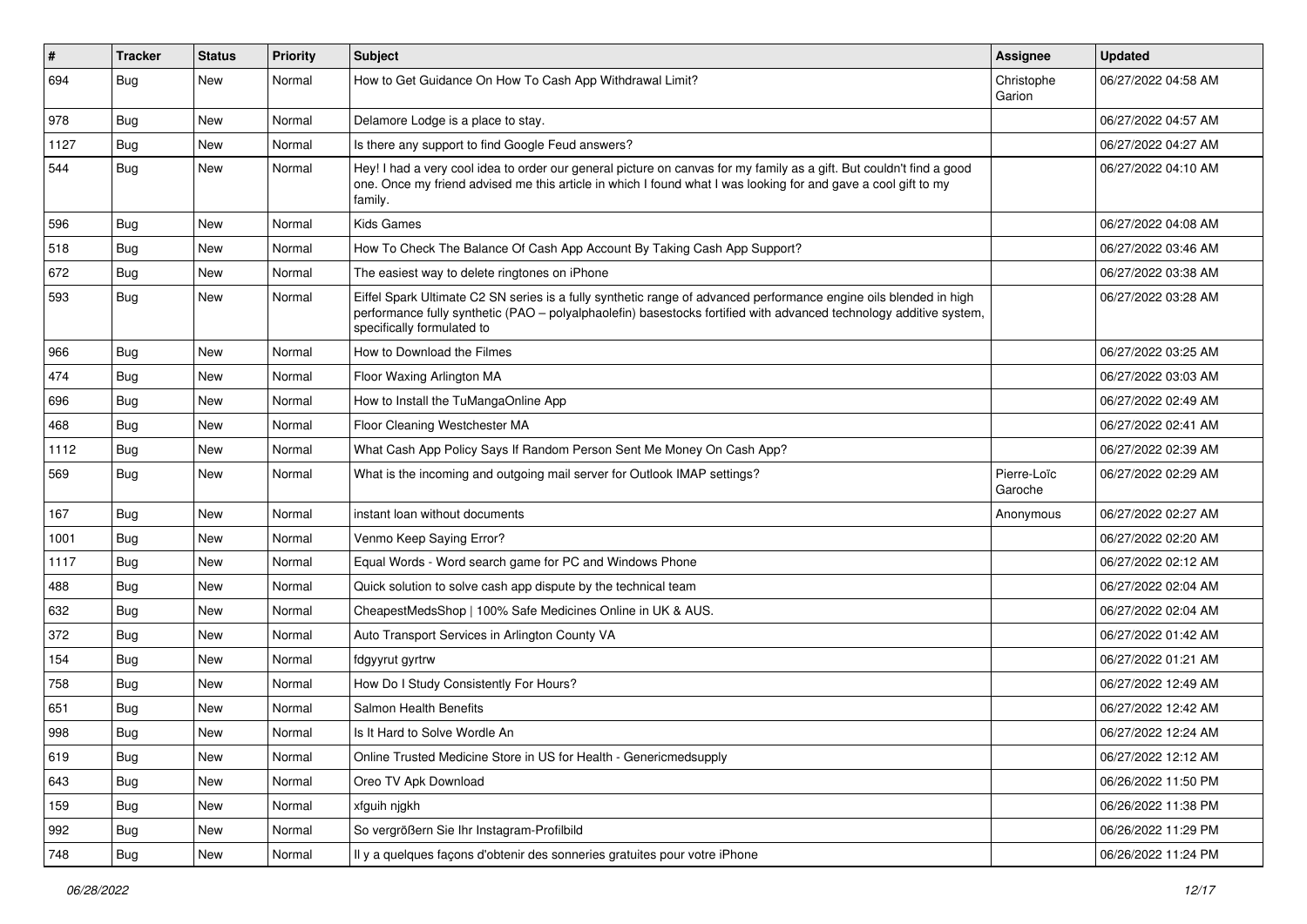| $\vert$ # | <b>Tracker</b> | <b>Status</b> | Priority | Subject                                                                   | <b>Assignee</b>        | <b>Updated</b>      |
|-----------|----------------|---------------|----------|---------------------------------------------------------------------------|------------------------|---------------------|
| 815       | <b>Bug</b>     | New           | Normal   | how do i call cash app customer service                                   | <b>Xavier Thirioux</b> | 06/26/2022 10:54 PM |
| 962       | Bug            | New           | Normal   | Kostenlose Hörbücher                                                      |                        | 06/26/2022 10:45 PM |
| 719       | <b>Bug</b>     | <b>New</b>    | Normal   | How Do I Send \$5000 Through Cash App Account With Ease?                  |                        | 06/26/2022 10:14 PM |
| 533       | <b>Bug</b>     | New           | Normal   | How to complete the homework assignments in economics in the easiest way? |                        | 06/26/2022 10:12 PM |
| 938       | Bug            | <b>New</b>    | Normal   | Would you like to have your own ringtone                                  | Christophe<br>Garion   | 06/26/2022 09:54 PM |
| 645       | Bug            | <b>New</b>    | Normal   | thong tin chinh xac nhat hom nay                                          |                        | 06/26/2022 09:46 PM |
| 576       | Bug            | <b>New</b>    | Normal   | So laden Sie ein Instagram-Bild herunter                                  |                        | 06/26/2022 08:46 PM |
| 769       | <b>Bug</b>     | New           | Normal   | check my cash app                                                         |                        | 06/26/2022 08:33 PM |
| 280       | <b>Bug</b>     | <b>New</b>    | Normal   | Pacific Web Design                                                        |                        | 06/26/2022 08:18 PM |
| 460       | Bug            | <b>New</b>    | Normal   | Floor Cleaning Medford MA                                                 |                        | 06/26/2022 08:00 PM |
| 201       | <b>Bug</b>     | New           | Normal   | closure wig                                                               |                        | 06/26/2022 07:50 PM |
| 302       | <b>Bug</b>     | <b>New</b>    | Normal   | Auto Electrical Repair Services in Norcross GA                            |                        | 06/26/2022 07:49 PM |
| 970       | <b>Bug</b>     | New           | Normal   | The Amount Of Time Does Cash App Direct Deposit Time Take?                |                        | 06/26/2022 07:32 PM |
| 773       | <b>Bug</b>     | <b>New</b>    | Normal   | Spades - Play online free                                                 |                        | 06/26/2022 07:18 PM |
| 206       | <b>Bug</b>     | New           | Low      | <b>Cheap Electric Bikes</b>                                               |                        | 06/26/2022 07:00 PM |
| 1104      | <b>Bug</b>     | New           | Normal   | Idle game fix bug                                                         |                        | 06/26/2022 06:52 PM |
| 690       | Bug            | <b>New</b>    | Normal   | campervan hire                                                            |                        | 06/26/2022 06:47 PM |
| 752       | Bug            | New           | Normal   | Plagerism checker                                                         |                        | 06/26/2022 06:33 PM |
| 795       | Bug            | <b>New</b>    | Normal   | Drift Boss - Exciting Race                                                |                        | 06/26/2022 06:32 PM |
| 1108      | Bug            | <b>New</b>    | Normal   | Six Guns Mod Apk Answers Your Questions                                   |                        | 06/26/2022 06:26 PM |
| 585       | <b>Bug</b>     | <b>New</b>    | Normal   | What is cash app help number?                                             |                        | 06/26/2022 06:21 PM |
| 825       | <b>Bug</b>     | <b>New</b>    | Normal   | Lucky Patcher Download                                                    |                        | 06/26/2022 06:09 PM |
| 1096      | Bug            | New           | Normal   | Race and experience new life.                                             |                        | 06/26/2022 06:07 PM |
| 203       | <b>Bug</b>     | New           | Low      | Airport Taxi Guildford                                                    | Anonymous              | 06/26/2022 06:03 PM |
| 129       | <b>Bug</b>     | <b>New</b>    | Normal   | xcvgbgh                                                                   |                        | 06/26/2022 06:01 PM |
| 730       | <b>Bug</b>     | New           | Normal   | Canon IJ Network Tool                                                     |                        | 06/26/2022 05:51 PM |
| 152       | <b>Bug</b>     | New           | High     | professional bridal makeup artist                                         | Christophe<br>Garion   | 06/26/2022 05:44 PM |
| 123       | Bug            | <b>New</b>    | Normal   | https://www.reddit.com/r/NRLgrandfinal2020/                               |                        | 06/26/2022 05:36 PM |
| 1116      | <b>Bug</b>     | <b>New</b>    | Normal   | ipTV smarts pro                                                           |                        | 06/26/2022 05:34 PM |
| 974       | Bug            | New           | Normal   | Watch NCAA Football Live Streaming Free                                   |                        | 06/26/2022 05:33 PM |
| 469       | Bug            | New           | Normal   | Germs Removal Westchester MA                                              |                        | 06/26/2022 05:31 PM |
| 1098      | <b>Bug</b>     | New           | Normal   | Life of a Fisherman                                                       |                        | 06/26/2022 05:16 PM |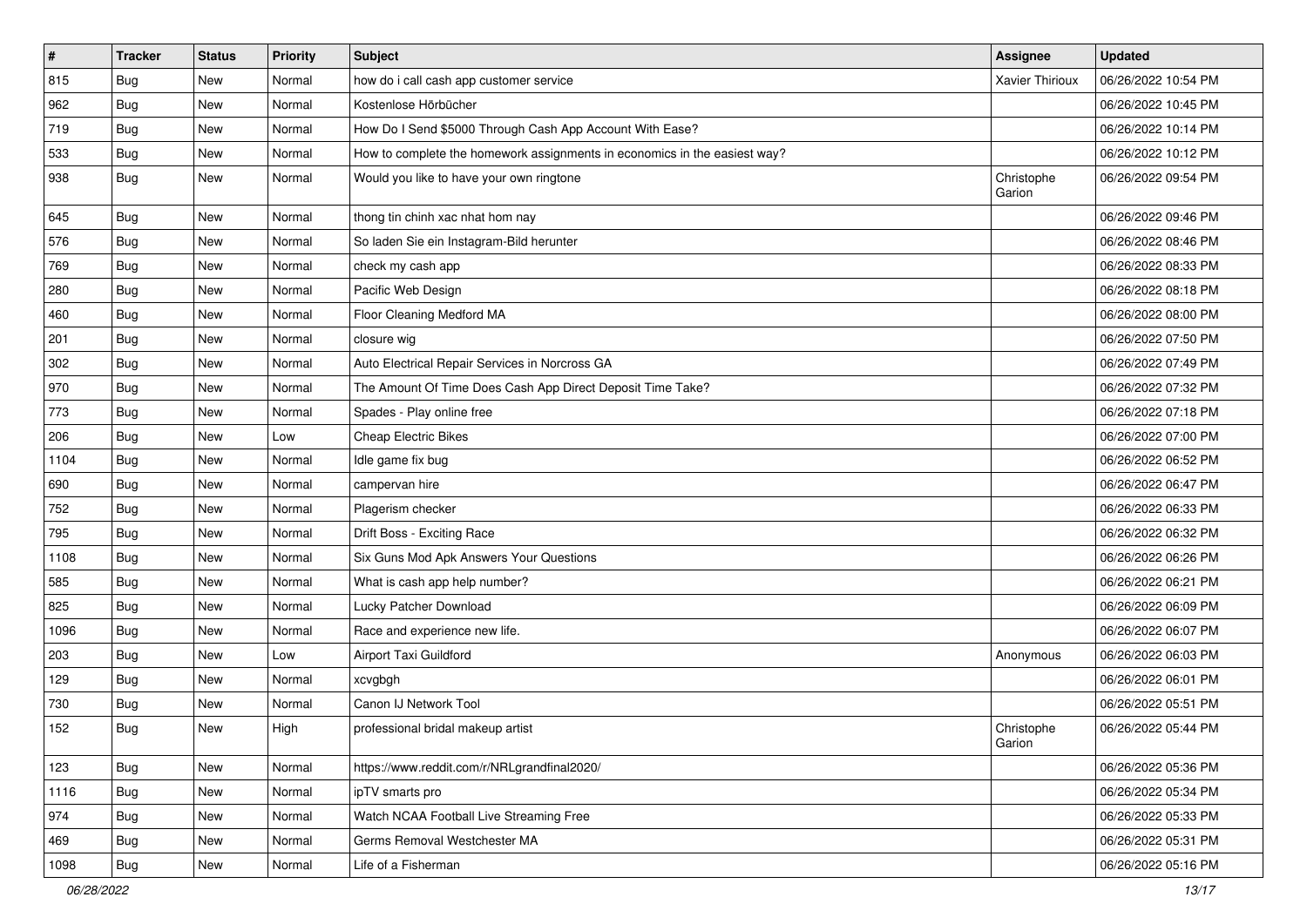| $\pmb{\#}$ | <b>Tracker</b> | <b>Status</b> | <b>Priority</b> | <b>Subject</b>                                                                                                                                           | <b>Assignee</b>        | <b>Updated</b>      |
|------------|----------------|---------------|-----------------|----------------------------------------------------------------------------------------------------------------------------------------------------------|------------------------|---------------------|
| 666        | Bug            | New           | Normal          | 470+ pages à colorier de Noël                                                                                                                            |                        | 06/26/2022 04:55 PM |
| 535        | <b>Bug</b>     | New           | Normal          | Getting Tangled Problems When You Try To Apply For Cash App Delete Account                                                                               | Christophe<br>Garion   | 06/26/2022 04:51 PM |
| 940        | <b>Bug</b>     | New           | Normal          | What is Plex and Is Plex Legal?                                                                                                                          |                        | 06/26/2022 04:50 PM |
| 580        | Bug            | New           | High            | What is Narrative Essay?                                                                                                                                 | Christophe<br>Garion   | 06/26/2022 04:49 PM |
| 750        | Bug            | New           | Normal          | Create a Report Template                                                                                                                                 |                        | 06/26/2022 04:27 PM |
| 1097       | <b>Bug</b>     | <b>New</b>    | Normal          | Race and experience new life.                                                                                                                            |                        | 06/26/2022 04:22 PM |
| 631        | Bug            | New           | Normal          | How Can I Load Cash App Card at Walmart straight away?                                                                                                   |                        | 06/26/2022 04:07 PM |
| 732        | Bug            | <b>New</b>    | Normal          | Get rectifications steps about why cash app transfer failed                                                                                              |                        | 06/26/2022 03:28 PM |
| 582        | <b>Bug</b>     | New           | Normal          | Cash App Won't Let Me Send Money If There Is A Low Balance Available                                                                                     | Pierre-Loïc<br>Garoche | 06/26/2022 02:39 PM |
| 961        | Bug            | New           | Normal          | TeaTv is an Android                                                                                                                                      |                        | 06/26/2022 02:02 PM |
| 754        | <b>Bug</b>     | New           | Normal          | Cómo descargar tonos gratis de teléfono celular                                                                                                          |                        | 06/26/2022 01:56 PM |
| 768        | Bug            | New           | Normal          | Where can you buy best jackets online?                                                                                                                   |                        | 06/26/2022 01:50 PM |
| 144        | <b>Bug</b>     | New           | Normal          | curly bob lace front wigs                                                                                                                                |                        | 06/26/2022 01:44 PM |
| 784        | Bug            | New           | Normal          | How To Add Money On Cash App Card And Check The Funds?                                                                                                   |                        | 06/26/2022 01:43 PM |
| 553        | Bug            | New           | Normal          | Cinema HD APK - Free Movie Enjoyment App on Android                                                                                                      |                        | 06/26/2022 01:39 PM |
| 664        | <b>Bug</b>     | New           | Normal          | Tea TV Apk Download - The Best Way to Watch Movies Offline                                                                                               |                        | 06/26/2022 12:59 PM |
| 189        | Bug            | New           | Normal          | <b>College Biology Writing Services</b>                                                                                                                  |                        | 06/26/2022 12:50 PM |
| 749        | Bug            | <b>New</b>    | Normal          | The Best Bubble Shooter Game for Android                                                                                                                 |                        | 06/26/2022 12:12 PM |
| 941        | <b>Bug</b>     | New           | Normal          | is Disney Now and Disney Plus different?                                                                                                                 |                        | 06/26/2022 12:10 PM |
| 1115       | <b>Bug</b>     | New           | Normal          | How to access your saved favorite Tiktok                                                                                                                 |                        | 06/26/2022 12:01 PM |
| 549        | Bug            | New           | Normal          | Radio Luisteren                                                                                                                                          |                        | 06/26/2022 11:56 AM |
| 260        | <b>Bug</b>     | New           | Normal          | Web Design Services Near Me                                                                                                                              |                        | 06/26/2022 11:55 AM |
| 1120       | Bug            | New           | Normal          | Summary of 5 best coloring apps on phones                                                                                                                |                        | 06/26/2022 11:32 AM |
| 547        | <b>Bug</b>     | New           | Normal          | Get rid of the issue of cash app down by calling experts.                                                                                                |                        | 06/26/2022 10:38 AM |
| 952        | <b>Bug</b>     | New           | Normal          | Canon IJ Network Tool                                                                                                                                    |                        | 06/26/2022 10:35 AM |
| 993        | Bug            | New           | Normal          | IO Games Free Online                                                                                                                                     |                        | 06/26/2022 09:41 AM |
| 989        | <b>Bug</b>     | New           | Normal          | Barewoods Wax Cigar                                                                                                                                      |                        | 06/26/2022 09:19 AM |
| 1111       | <b>Bug</b>     | New           | Normal          | LOLBeans is a fun battle royale game where you race with other players while avoiding obstacles. Reach the end<br>of the course in competitive gameplay! |                        | 06/26/2022 09:17 AM |
| 706        | <b>Bug</b>     | New           | Normal          | How Can You Cancel A Cash App Payment Without Any Prior Information?                                                                                     |                        | 06/26/2022 09:13 AM |
| 958        | <b>Bug</b>     | New           | Normal          | Avail Cash app support service to know Sutton bank cash app number                                                                                       |                        | 06/26/2022 08:46 AM |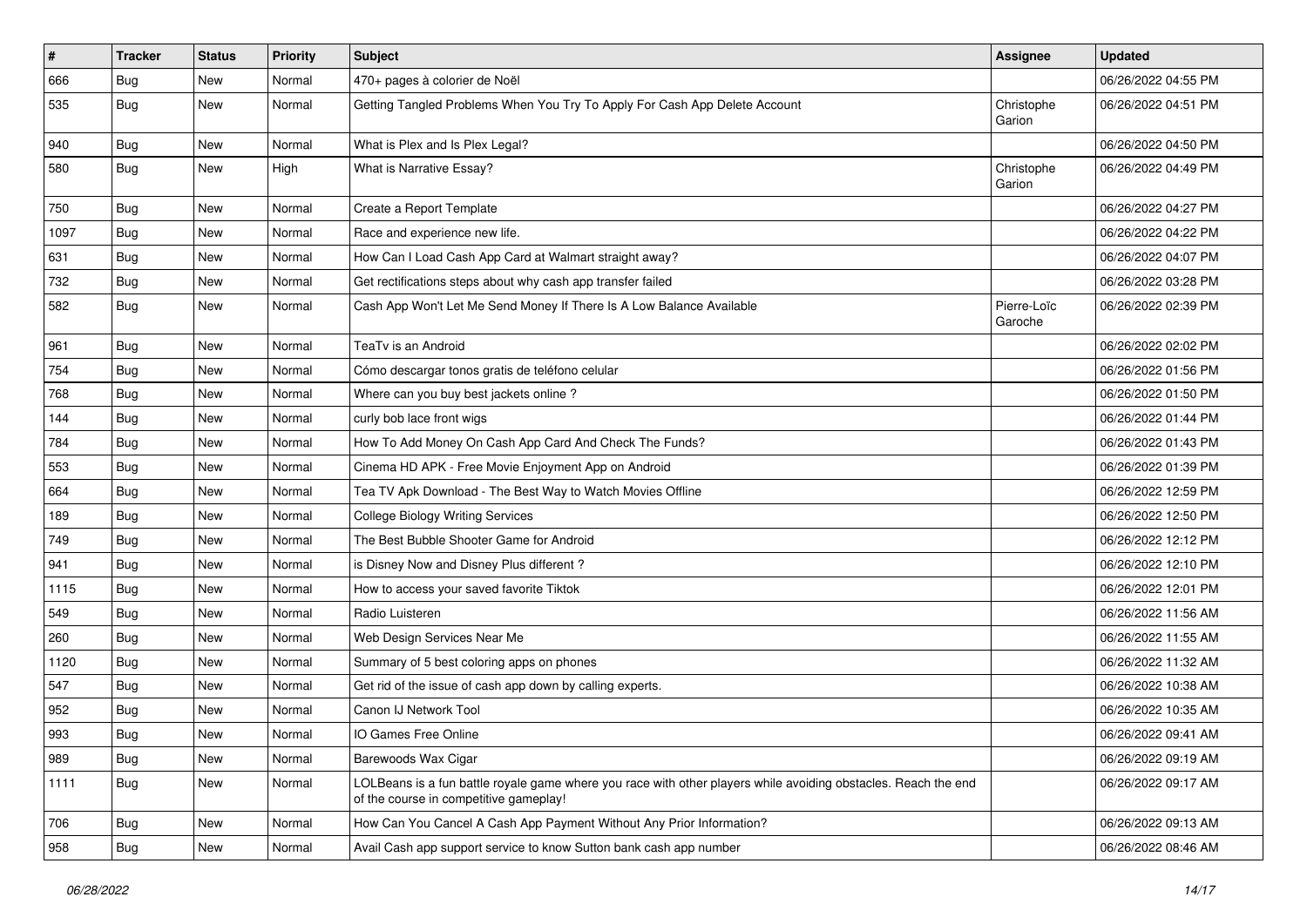| $\sharp$ | <b>Tracker</b> | <b>Status</b> | Priority | <b>Subject</b>                                                                                          | <b>Assignee</b>        | <b>Updated</b>      |
|----------|----------------|---------------|----------|---------------------------------------------------------------------------------------------------------|------------------------|---------------------|
| 984      | <b>Bug</b>     | New           | Normal   | How to disable, permanently delete Twitter account on phone, PC                                         |                        | 06/26/2022 08:28 AM |
| 747      | <b>Bug</b>     | <b>New</b>    | Normal   | How to Install Tyflex Plus on Your Android Device                                                       |                        | 06/26/2022 08:16 AM |
| 874      | <b>Bug</b>     | New           | Normal   | Cómo descargar Minecraft Apk                                                                            |                        | 06/26/2022 08:01 AM |
| 570      | Bug            | New           | Normal   | What is Sutton bank cash app customer service phone number?                                             | Pierre-Loïc<br>Garoche | 06/26/2022 07:49 AM |
| 1102     | <b>Bug</b>     | New           | Normal   | Charlottesville Travel Guide?                                                                           |                        | 06/26/2022 07:44 AM |
| 517      | <b>Bug</b>     | New           | Normal   | Proficient tips to take help of cash app support professionals:                                         |                        | 06/26/2022 07:34 AM |
| 964      | Bug            | New           | Normal   | Can I Fix Cash App Transfer Failed Issues By Adding Sufficient Funds?                                   |                        | 06/26/2022 07:21 AM |
| 771      | <b>Bug</b>     | New           | Normal   | united airlines baggage policy                                                                          |                        | 06/26/2022 07:19 AM |
| 627      | Bug            | <b>New</b>    | Normal   | <b>HELO</b>                                                                                             |                        | 06/26/2022 06:42 AM |
| 638      | <b>Bug</b>     | New           | Normal   | Run 3 game                                                                                              |                        | 06/26/2022 06:31 AM |
| 728      | <b>Bug</b>     | New           | Normal   | Will Cash App refund money if scammed? Hitches With Optimum Ease                                        |                        | 06/26/2022 06:15 AM |
| 977      | <b>Bug</b>     | <b>New</b>    | Normal   | Fans of the Old Country will like this book.                                                            |                        | 06/26/2022 05:54 AM |
| 990      | Bug            | <b>New</b>    | Normal   | Mushrooms                                                                                               |                        | 06/26/2022 05:41 AM |
| 198      | Bug            | <b>New</b>    | Normal   | DR. RECKEWEG R42 (HAEMOVENIN) (22ML)                                                                    |                        | 06/26/2022 05:31 AM |
| 946      | Bug            | New           | Normal   | What is Plex and Is Plex Legal?                                                                         |                        | 06/26/2022 05:23 AM |
| 950      | Bug            | New           | Normal   | ij.start canon                                                                                          |                        | 06/26/2022 04:35 AM |
| 310      | Bug            | <b>New</b>    | Normal   | Mattress Cleaning Services in Virginia Beach VA                                                         |                        | 06/26/2022 04:33 AM |
| 829      | <b>Bug</b>     | New           | Normal   | Write My Dissertation For Me UK                                                                         | Pierre-Loïc<br>Garoche | 06/26/2022 04:13 AM |
| 935      | <b>Bug</b>     | <b>New</b>    | Normal   | MovieBox Pro Apk - Watch Movies and TV Shows on Your Android Phone                                      |                        | 06/26/2022 04:11 AM |
| 741      | <b>Bug</b>     | New           | Normal   | <b>Blockchain Technology Solutions</b>                                                                  |                        | 06/26/2022 02:19 AM |
| 259      | Bug            | <b>New</b>    | Normal   | call center services                                                                                    |                        | 06/26/2022 01:30 AM |
| 650      | <b>Bug</b>     | New           | Normal   | <b>Cherries Health Benefits</b>                                                                         |                        | 06/26/2022 12:57 AM |
| 630      | Bug            | New           | Normal   | How Can I Load Cash App Card at Walmart straight away?                                                  |                        | 06/26/2022 12:04 AM |
| 635      | Bug            | <b>New</b>    | Normal   | Buy Steroids Online with OurMedicnes.com   Best Quality Steroids                                        |                        | 06/26/2022 12:01 AM |
| 954      | <b>Bug</b>     | New           | Normal   | AZ Screen Recorder Mod                                                                                  |                        | 06/25/2022 11:24 PM |
| 227      | <b>Bug</b>     | New           | Normal   | Cash App Help & Solutions - Here You Will Get Better Assistance                                         |                        | 06/25/2022 11:21 PM |
| 477      | <b>Bug</b>     | New           | Normal   | What Does Online Coupon Mean?                                                                           |                        | 06/25/2022 11:15 PM |
| 742      | <b>Bug</b>     | <b>New</b>    | Normal   | How Long Does Cash App Support Take To Respond For A Better Support?                                    |                        | 06/25/2022 11:00 PM |
| 955      | Bug            | New           | Normal   | How Long Does Verification Take On Cash App If You Apply For The Verification?                          | Christophe<br>Garion   | 06/25/2022 10:50 PM |
| 1114     | <b>Bug</b>     | New           | Normal   | To control the car, all you must do is click to go left or right and release the button to go straight. |                        | 06/25/2022 10:15 PM |
| 956      | Bug            | New           | Normal   | FNF Free Mods Online                                                                                    |                        | 06/25/2022 09:59 PM |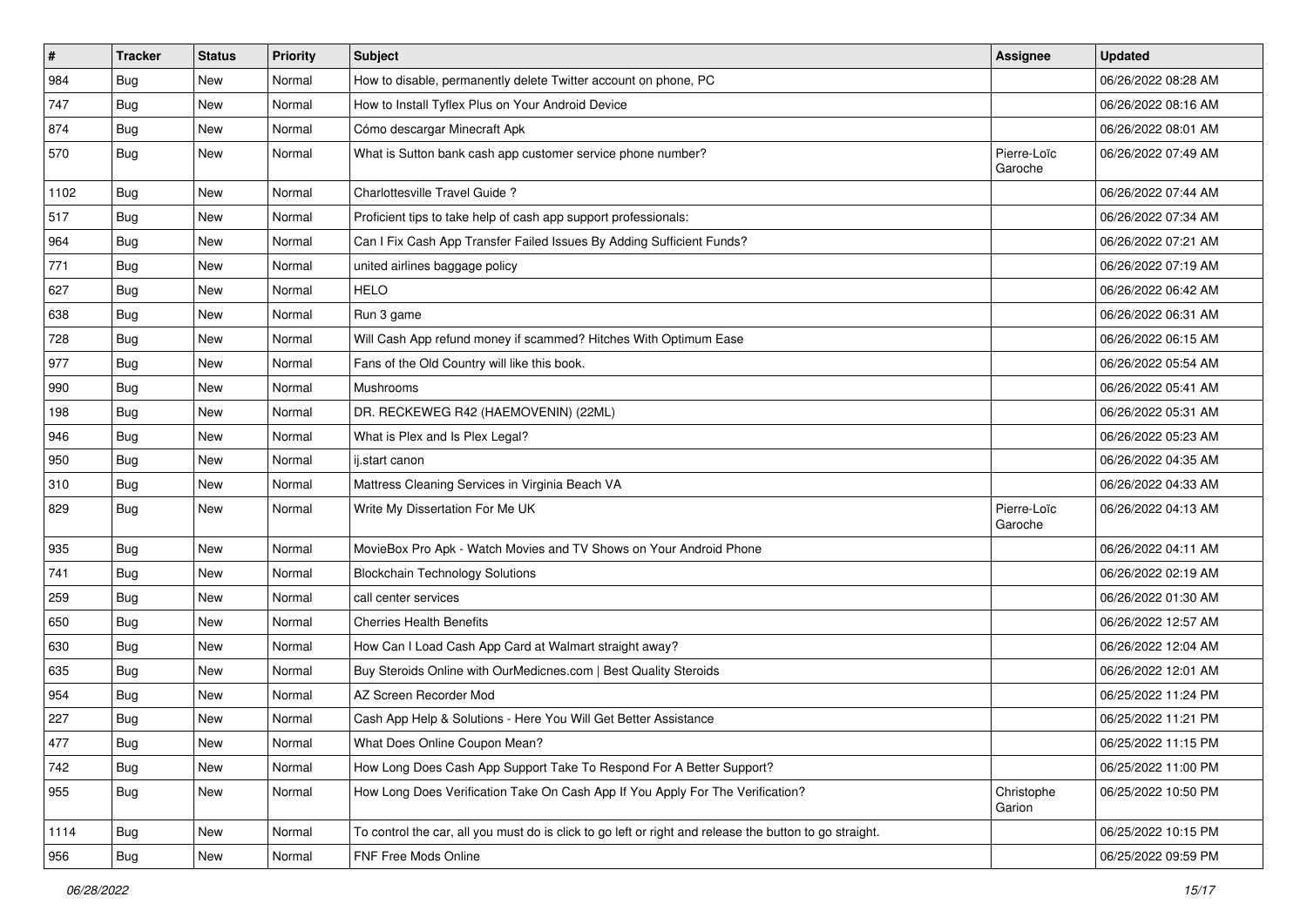| $\vert$ # | <b>Tracker</b> | <b>Status</b> | Priority | Subject                                                                           | <b>Assignee</b> | <b>Updated</b>      |
|-----------|----------------|---------------|----------|-----------------------------------------------------------------------------------|-----------------|---------------------|
| 1106      | <b>Bug</b>     | New           | Normal   | How Do I Get Cash App ++ Without Confronting Any Technical Glitches?              |                 | 06/25/2022 09:53 PM |
| 710       | Bug            | New           | Normal   | Take Necessary Assistance If You Are Unable Activate Cash App Card                |                 | 06/25/2022 09:26 PM |
| 1103      | Bug            | New           | Normal   | Idle game fix bug                                                                 |                 | 06/25/2022 09:08 PM |
| 979       | <b>Bug</b>     | New           | Normal   | Free Gas Cards for the Unemployed                                                 |                 | 06/25/2022 09:02 PM |
| 731       | Bug            | New           | Normal   | Avail Of Cash App Customer Service If Unable To Down Cash App Mobile App?         |                 | 06/25/2022 08:36 PM |
| 1024      | Bug            | New           | Normal   | How to choose the right broker                                                    |                 | 06/25/2022 06:23 PM |
| 1025      | <b>Bug</b>     | New           | Normal   | how to change the logo in wordpress                                               |                 | 06/25/2022 06:20 PM |
| 1026      | <b>Bug</b>     | New           | Normal   | New Puzzle Game for All Age - Dordle                                              |                 | 06/25/2022 06:17 PM |
| 1027      | Bug            | New           | Normal   | Word hurdle: Viral and Fun Online Game                                            |                 | 06/25/2022 06:13 PM |
| 636       | Bug            | New           | Normal   | What is the most popular furniture color?                                         |                 | 06/25/2022 04:57 PM |
| 598       | <b>Bug</b>     | New           | Normal   | Universo s / f Download                                                           |                 | 06/25/2022 03:38 PM |
| 765       | <b>Bug</b>     | New           | Normal   | Follow proper initiatives to check my cash app                                    |                 | 06/25/2022 10:08 AM |
| 239       | Bug            | <b>New</b>    | Normal   | Algunas características más de Choices MOD APK                                    |                 | 06/25/2022 10:05 AM |
| 641       | <b>Bug</b>     | New           | Normal   | Get Best Economics Dissertation Writing Service                                   |                 | 06/25/2022 10:04 AM |
| 711       | <b>Bug</b>     | New           | Normal   | Human Fall Flat Apk Download                                                      |                 | 06/25/2022 09:44 AM |
| 1126      | <b>Bug</b>     | New           | Normal   | 1P LSD                                                                            |                 | 06/25/2022 09:36 AM |
| 344       | <b>Bug</b>     | New           | Normal   | Odor Removal Services in Chesapeake VA                                            |                 | 06/25/2022 12:42 AM |
| 316       | Bug            | <b>New</b>    | Normal   | Finden Sie den besten Klingelton für Ihr Telefon                                  |                 | 06/24/2022 10:28 PM |
| 721       | <b>Bug</b>     | New           | Normal   | Cómo instalar un Mod Apk                                                          |                 | 06/24/2022 09:39 PM |
| 1125      | Bug            | New           | Normal   | What is Wordscapes?                                                               |                 | 06/24/2022 09:05 AM |
| 736       | <b>Bug</b>     | <b>New</b>    | Normal   | Want to Edit in My Website (transfer-factor.net) Unfortunately, Unable to Edit It |                 | 06/24/2022 07:32 AM |
| 1124      | Bug            | New           | Normal   | Cookie clicker unblocked                                                          |                 | 06/24/2022 05:14 AM |
| 688       | Bug            | New           | Normal   | How to use twitch.tv/activate?                                                    |                 | 06/24/2022 04:16 AM |
| 1123      | Bug            | New           | Normal   | Where To Watch FIFA World Cup 2022                                                |                 | 06/24/2022 03:51 AM |
| 933       | <b>Bug</b>     | New           | Normal   | How Can I Watch Movies on My Mobile Phone                                         |                 | 06/24/2022 12:55 AM |
| 1122      | Bug            | <b>New</b>    | Normal   | Count the number of words on the Microsoft Word application in the phone          |                 | 06/23/2022 04:19 AM |
| 313       | <b>Bug</b>     | New           | Normal   | Water Extraction Services in Virginia Beach VA                                    |                 | 06/23/2022 02:14 AM |
| 562       | <b>Bug</b>     | New           | Normal   | Learn Basic Mahjong Rules                                                         |                 | 06/23/2022 12:48 AM |
| 926       | Bug            | New           | Normal   | tavor 7                                                                           |                 | 06/22/2022 05:08 PM |
| 1121      | <b>Bug</b>     | New           | Normal   | LustreC do not run                                                                |                 | 06/22/2022 08:43 AM |
| 796       | Bug            | <b>New</b>    | Normal   | How Does Cash App ++ actually work and What is the process of it                  |                 | 06/22/2022 07:03 AM |
| 786       | <b>Bug</b>     | New           | Normal   | Best Assignment Help in Australia & UK                                            |                 | 06/21/2022 09:28 PM |
| 1069      | <b>Bug</b>     | New           | Normal   | how to get cash app support phone number 24*7 available                           |                 | 06/21/2022 08:36 PM |